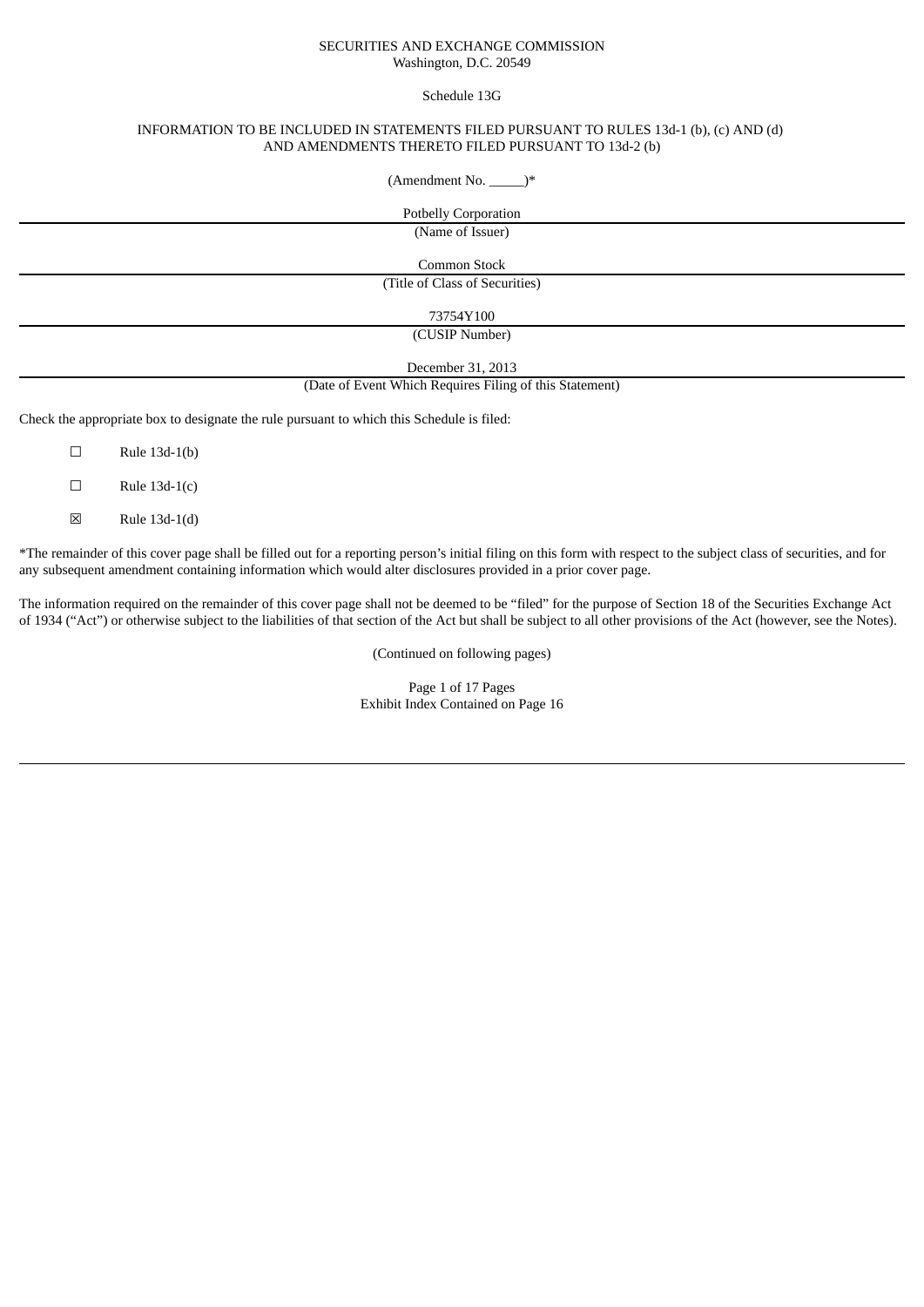|                | <b>CUSIP NO. 73754Y100</b>                                                                                            |   |                        | 13G                      |                                                                                                                                                                                                                                                                                                                                                                                                                                      |  |     |         | Page 2 of 17 |   |  |  |  |  |
|----------------|-----------------------------------------------------------------------------------------------------------------------|---|------------------------|--------------------------|--------------------------------------------------------------------------------------------------------------------------------------------------------------------------------------------------------------------------------------------------------------------------------------------------------------------------------------------------------------------------------------------------------------------------------------|--|-----|---------|--------------|---|--|--|--|--|
|                |                                                                                                                       |   |                        |                          |                                                                                                                                                                                                                                                                                                                                                                                                                                      |  |     |         |              |   |  |  |  |  |
| $\mathbf{1}$   | NAME OF REPORTING PERSON                                                                                              |   |                        |                          | Benchmark Capital Partners IV, L.P. ("BCP IV")                                                                                                                                                                                                                                                                                                                                                                                       |  |     |         |              |   |  |  |  |  |
| $\overline{2}$ | CHECK THE APPROPRIATE BOX IF A MEMBER OF A GROUP*                                                                     |   |                        |                          |                                                                                                                                                                                                                                                                                                                                                                                                                                      |  | (a) | □       | (b)          | ⊠ |  |  |  |  |
| 3              | <b>SEC USE ONLY</b>                                                                                                   |   |                        |                          |                                                                                                                                                                                                                                                                                                                                                                                                                                      |  |     |         |              |   |  |  |  |  |
| $\overline{4}$ | CITIZENSHIP OR PLACE OF ORGANIZATION<br>Delaware                                                                      |   |                        |                          |                                                                                                                                                                                                                                                                                                                                                                                                                                      |  |     |         |              |   |  |  |  |  |
|                | <b>NUMBER OF</b><br><b>SHARES</b><br><b>BENEFICIALLY</b><br><b>OWNED BY EACH</b><br><b>REPORTING</b><br><b>PERSON</b> | 5 |                        | <b>SOLE VOTING POWER</b> | 990,041 shares, except that Benchmark Capital Management Co. IV, L.L.C. ("BCMC IV"), the<br>general partner of BCP IV, may be deemed to have sole power to vote these shares, and Bruce W.<br>Dunlevie ("Dunlevie"), J. William Gurley ("Gurley"), Kevin R. Harvey ("Harvey"), Robert C.<br>Kagle ("Kagle") and Steven M. Spurlock ("Spurlock"), the members of BCMC IV, may be<br>deemed to have shared power to vote these shares. |  |     |         |              |   |  |  |  |  |
|                | <b>WITH</b><br>6<br><b>SHARED VOTING POWER</b><br>See response to row 5.                                              |   |                        |                          |                                                                                                                                                                                                                                                                                                                                                                                                                                      |  |     |         |              |   |  |  |  |  |
|                | $7\overline{ }$                                                                                                       |   |                        |                          | <b>SOLE DISPOSITIVE POWER</b><br>990,041 shares, except that BCMC IV, the general partner of BCP IV, may be deemed to have sole<br>power to dispose of these shares, and Dunlevie, Gurley, Harvey, Kagle and Spurlock, the<br>members of BCMC IV, may be deemed to have shared power to dispose of these shares.                                                                                                                     |  |     |         |              |   |  |  |  |  |
|                |                                                                                                                       | 8 | See response to row 7. | SHARED DISPOSITIVE POWER |                                                                                                                                                                                                                                                                                                                                                                                                                                      |  |     |         |              |   |  |  |  |  |
| 9              | AGGREGATE AMOUNT BENEFICIALLY OWNED BY EACH<br>REPORTING PERSON                                                       |   |                        |                          |                                                                                                                                                                                                                                                                                                                                                                                                                                      |  |     | 990,041 |              |   |  |  |  |  |
| 10             | CHECK BOX IF THE AGGREGATE AMOUNT IN ROW (9)<br><b>EXCLUDES CERTAIN SHARES</b>                                        |   |                        |                          |                                                                                                                                                                                                                                                                                                                                                                                                                                      |  |     |         | $\Box$       |   |  |  |  |  |
| 11             | PERCENT OF CLASS REPRESENTED BY AMOUNT IN ROW 9                                                                       |   |                        |                          |                                                                                                                                                                                                                                                                                                                                                                                                                                      |  |     | 3.4%    |              |   |  |  |  |  |
| 12             | <b>TYPE OF REPORTING PERSON</b>                                                                                       |   |                        |                          |                                                                                                                                                                                                                                                                                                                                                                                                                                      |  | PN  |         |              |   |  |  |  |  |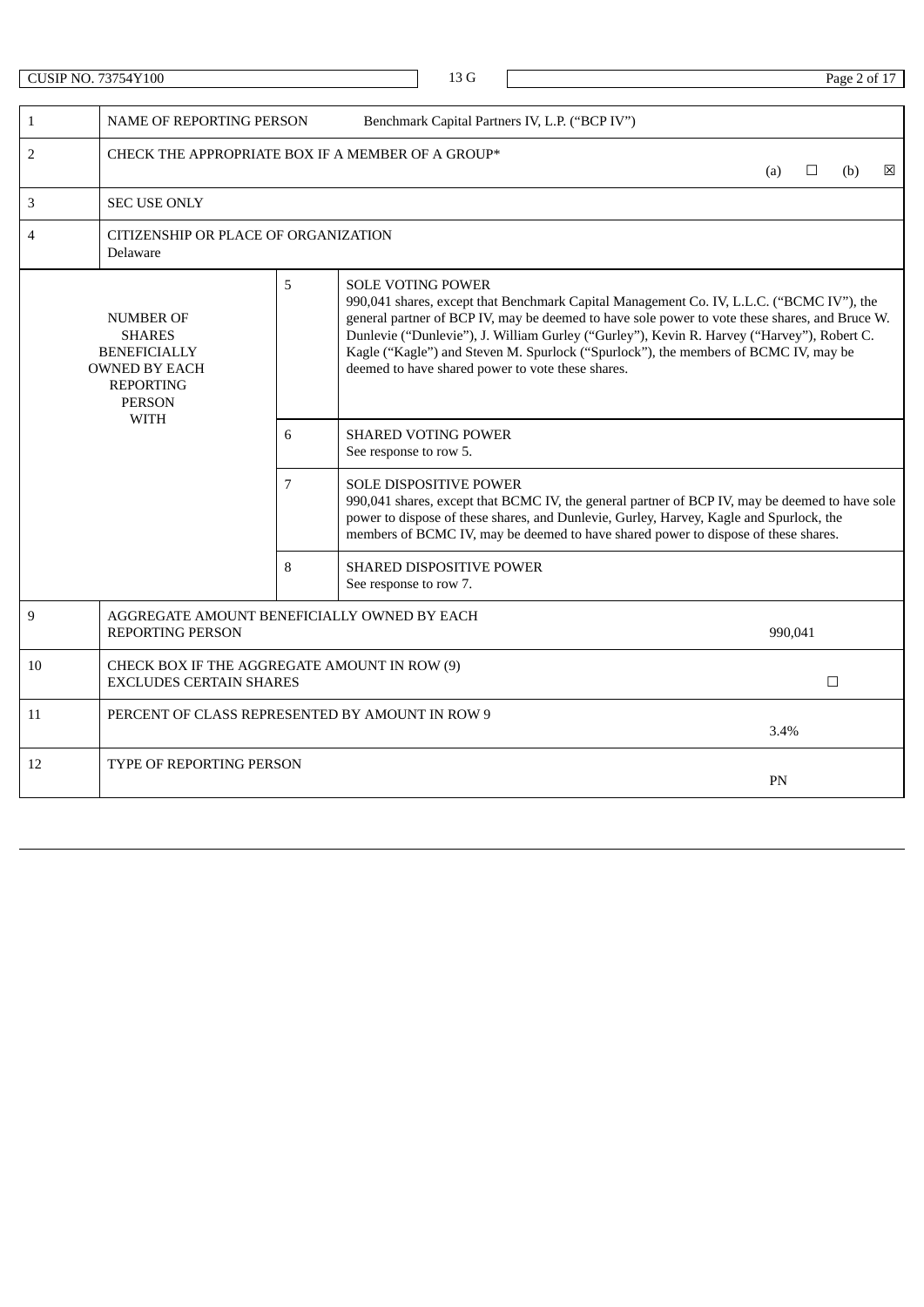|                | <b>CUSIP NO. 73754Y100</b>                                                                      |   | 13G                                                                                                                                                                                                                                                                                                              |      |         | Page 3 of 17 |   |  |
|----------------|-------------------------------------------------------------------------------------------------|---|------------------------------------------------------------------------------------------------------------------------------------------------------------------------------------------------------------------------------------------------------------------------------------------------------------------|------|---------|--------------|---|--|
| $\mathbf{1}$   | NAME OF REPORTING PERSON                                                                        |   | Benchmark Founders' Fund IV, L.P. ("BFF IV")                                                                                                                                                                                                                                                                     |      |         |              |   |  |
| $\overline{2}$ | CHECK THE APPROPRIATE BOX IF A MEMBER OF A GROUP*                                               |   |                                                                                                                                                                                                                                                                                                                  | (a)  | □       | (b)          | ⊠ |  |
| 3              | <b>SEC USE ONLY</b>                                                                             |   |                                                                                                                                                                                                                                                                                                                  |      |         |              |   |  |
| 4              | CITIZENSHIP OR PLACE OF ORGANIZATION<br>Delaware                                                |   |                                                                                                                                                                                                                                                                                                                  |      |         |              |   |  |
|                | <b>NUMBER OF</b><br><b>SHARES</b>                                                               | 5 | <b>SOLE VOTING POWER</b><br>283,837 shares, except that BCMC IV, the general partner of BFF IV, may be deemed to have sole<br>power to vote these shares, and Dunlevie, Gurley, Harvey, Kagle and Spurlock, the members of<br>BCMC IV, may be deemed to have shared power to vote these shares.                  |      |         |              |   |  |
|                | <b>BENEFICIALLY</b><br><b>OWNED BY EACH</b><br><b>REPORTING</b><br><b>PERSON</b><br><b>WITH</b> |   | <b>SHARED VOTING POWER</b><br>See response to row 5.                                                                                                                                                                                                                                                             |      |         |              |   |  |
|                |                                                                                                 |   | <b>SOLE DISPOSITIVE POWER</b><br>283,837 shares, except that BCMC IV, the general partner of BFF IV, may be deemed to have sole<br>power to dispose of these shares, and Dunlevie, Gurley, Harvey, Kagle and Spurlock, the<br>members of BCMC IV, may be deemed to have shared power to dispose of these shares. |      |         |              |   |  |
|                |                                                                                                 | 8 | <b>SHARED DISPOSITIVE POWER</b><br>See response to row 7.                                                                                                                                                                                                                                                        |      |         |              |   |  |
| 9              | AGGREGATE AMOUNT BENEFICIALLY OWNED BY EACH<br><b>REPORTING PERSON</b>                          |   |                                                                                                                                                                                                                                                                                                                  |      | 283,837 |              |   |  |
| 10             | CHECK BOX IF THE AGGREGATE AMOUNT IN ROW (9)<br><b>EXCLUDES CERTAIN SHARES</b>                  |   |                                                                                                                                                                                                                                                                                                                  |      |         | $\Box$       |   |  |
| 11             | PERCENT OF CLASS REPRESENTED BY AMOUNT IN ROW 9                                                 |   |                                                                                                                                                                                                                                                                                                                  | 1.0% |         |              |   |  |
| 12             | <b>TYPE OF REPORTING PERSON</b>                                                                 |   |                                                                                                                                                                                                                                                                                                                  | PN   |         |              |   |  |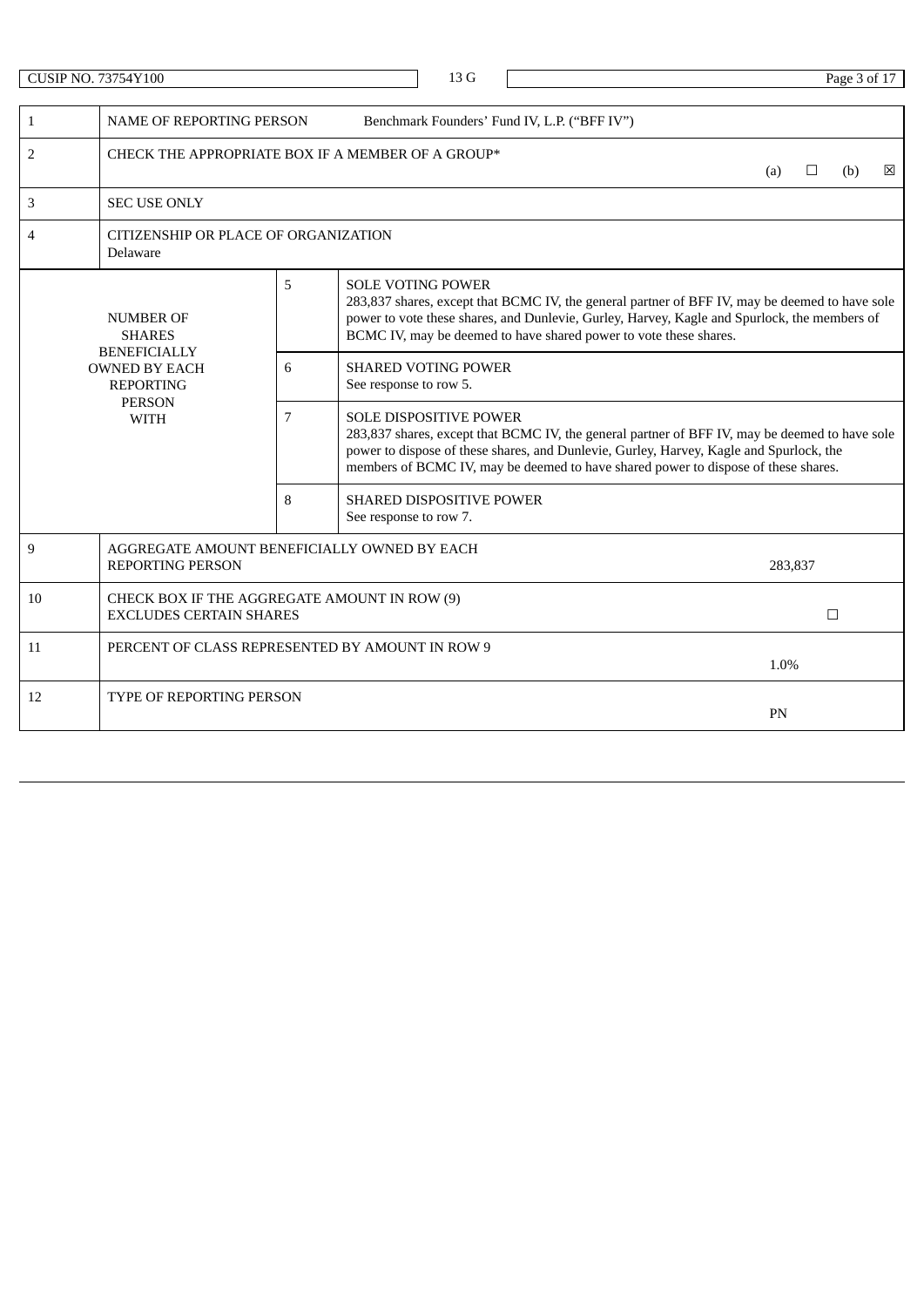CUSIP NO. 73754Y100 Page 4 of 17 1 NAME OF REPORTING PERSON Benchmark Founders' Fund IV-A, L.P. ("BFF IV-A") 2 CHECK THE APPROPRIATE BOX IF A MEMBER OF A GROUP\* (a)  $\Box$  (b)  $\boxtimes$ 3 SEC USE ONLY 4 CITIZENSHIP OR PLACE OF ORGANIZATION Delaware NUMBER OF SHARES BENEFICIALLY OWNED BY EACH REPORTING PERSON WITH 5 SOLE VOTING POWER 37,027 shares, except that BCMC IV, the general partner of BFF IV-A, may be deemed to have sole power to vote these shares, and Dunlevie, Gurley, Harvey, Kagle and Spurlock, the members of BCMC IV, may be deemed to have shared power to vote these shares. 6 SHARED VOTING POWER See response to row 5. 7 SOLE DISPOSITIVE POWER 37,027 shares, except that BCMC IV, the general partner of BFF IV-A may be deemed to have sole power to dispose of these shares, and Dunlevie, Gurley, Harvey, Kagle and Spurlock, the members of BCMC IV, may be deemed to have shared power to dispose of these shares. 8 SHARED DISPOSITIVE POWER See response to row 7. 9 AGGREGATE AMOUNT BENEFICIALLY OWNED BY EACH REPORTING PERSON 37,027 10 CHECK BOX IF THE AGGREGATE AMOUNT IN ROW (9) EXCLUDES CERTAIN SHARES  $\Box$ 11 PERCENT OF CLASS REPRESENTED BY AMOUNT IN ROW 9 0.1% 12 TYPE OF REPORTING PERSON PN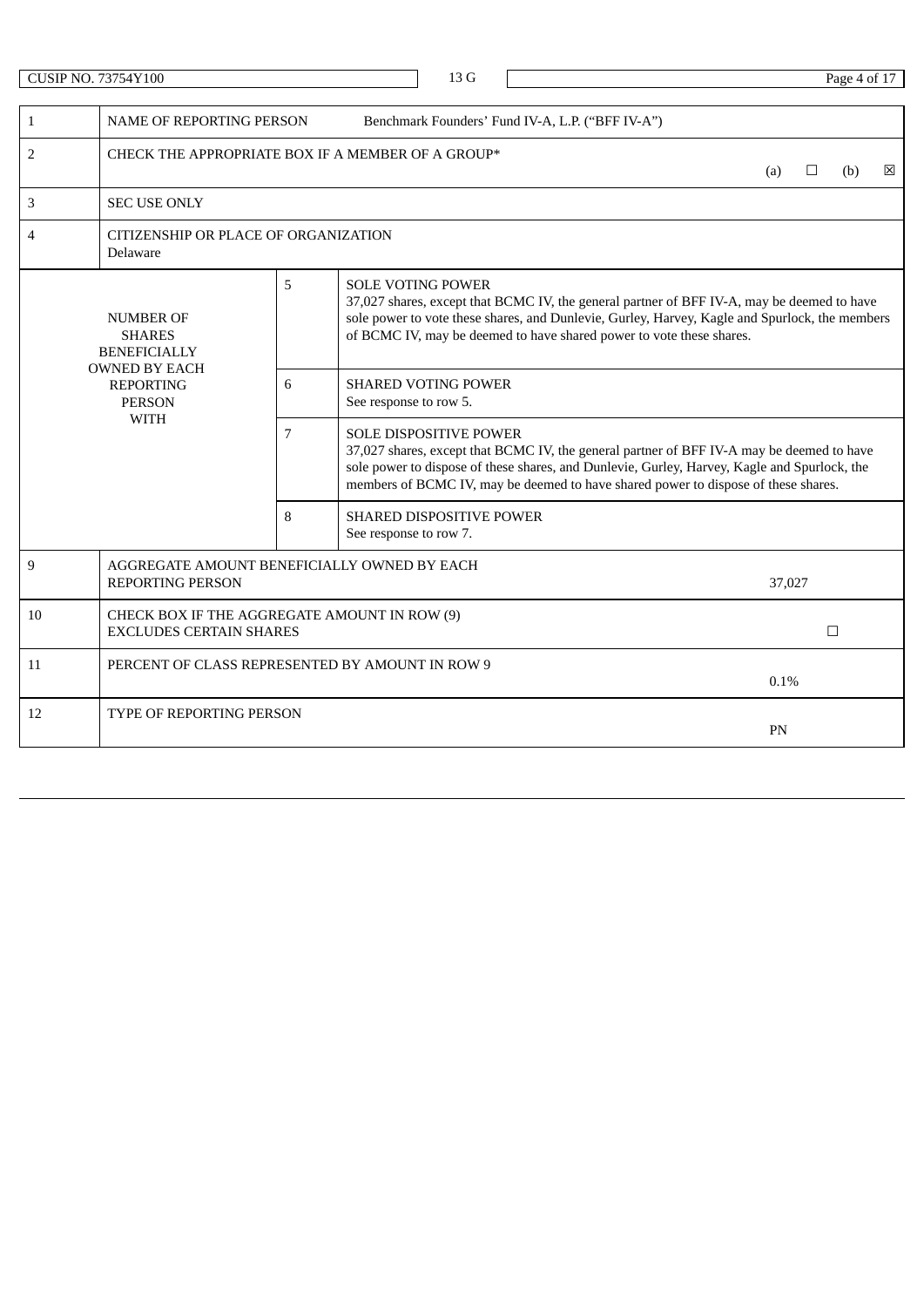CUSIP NO. 73754Y100 Page 5 of 17 1 NAME OF REPORTING PERSON Benchmark Founders' Fund IV-B, L.P. ("BFF IV-B") 2 CHECK THE APPROPRIATE BOX IF A MEMBER OF A GROUP\* (a)  $\Box$  (b)  $\boxtimes$ 3 SEC USE ONLY 4 CITIZENSHIP OR PLACE OF ORGANIZATION Delaware NUMBER OF SHARES BENEFICIALLY OWNED BY EACH REPORTING PERSON WITH 5 SOLE VOTING POWER 11,021 shares, except that BCMC IV, the general partner of BFF IV-B, may be deemed to have sole power to vote these shares, and Dunlevie, Gurley, Harvey, Kagle and Spurlock, the members of BCMC IV, may be deemed to have shared power to vote these shares. 6 SHARED VOTING POWER See response to row 5. 7 SOLE DISPOSITIVE POWER 11,021 shares, except that BCMC IV, the general partner of BFF IV-B, may be deemed to have sole power to dispose of these shares, and Dunlevie, Gurley, Harvey, Kagle and Spurlock, the members of BCMC IV, may be deemed to have shared power to dispose of these shares. 8 SHARED DISPOSITIVE POWER See response to row 7. 9 AGGREGATE AMOUNT BENEFICIALLY OWNED BY EACH REPORTING PERSON 11,021 10 CHECK BOX IF THE AGGREGATE AMOUNT IN ROW (9) EXCLUDES CERTAIN SHARES  $\Box$ 11 PERCENT OF CLASS REPRESENTED BY AMOUNT IN ROW 9 0.0% 12 TYPE OF REPORTING PERSON PN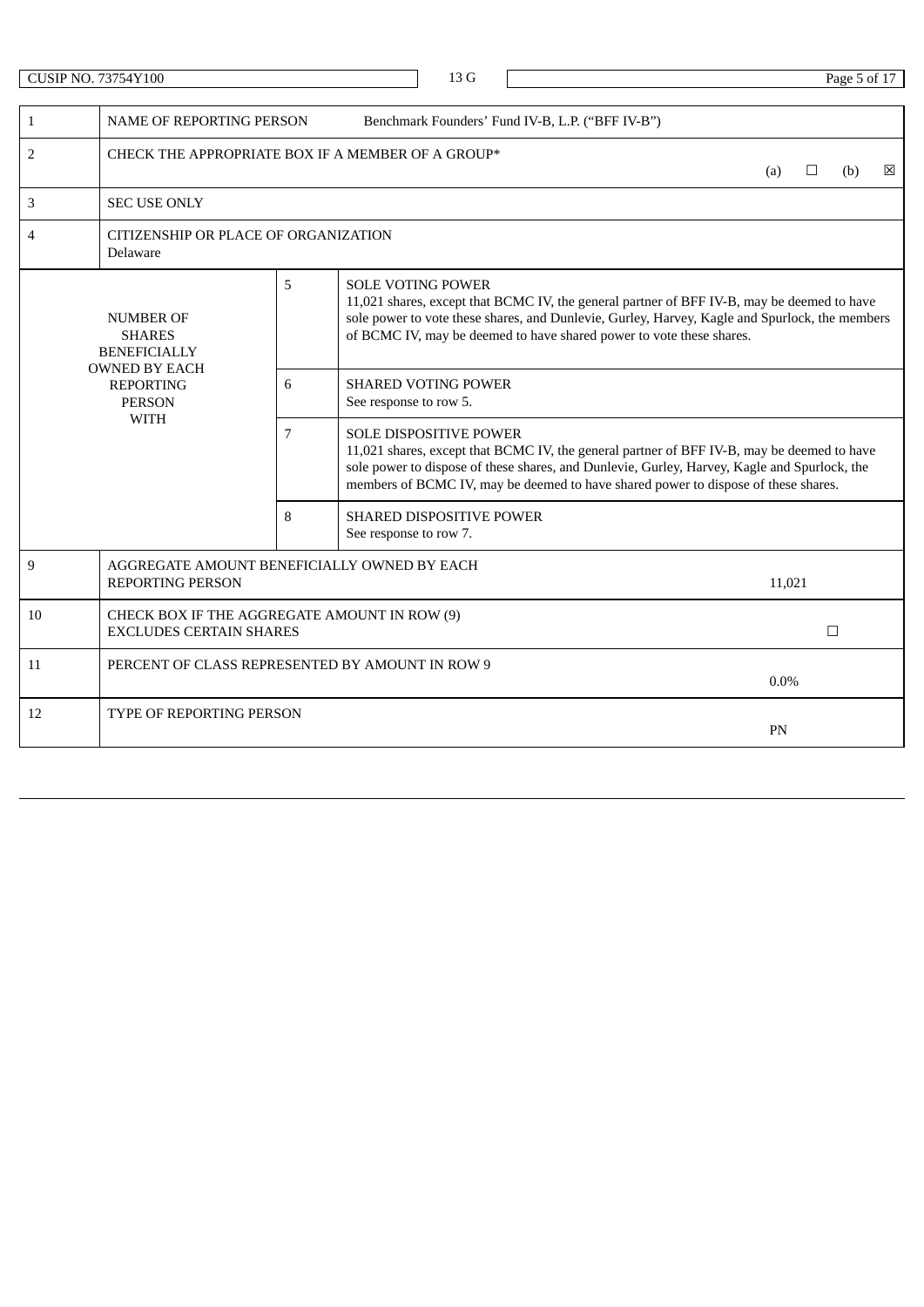CUSIP NO. 73754Y100 Page 6 of 17 1 NAME OF REPORTING PERSON Benchmark Founders' Fund IV-X, L.P. ("BFF IV-X") 2 CHECK THE APPROPRIATE BOX IF A MEMBER OF A GROUP\* (a)  $\Box$  (b)  $\boxtimes$ 3 SEC USE ONLY 4 CITIZENSHIP OR PLACE OF ORGANIZATION Delaware NUMBER OF SHARES BENEFICIALLY OWNED BY EACH REPORTING PERSON WITH 5 SOLE VOTING POWER 55,999 shares, except that BCMC IV, the general partner of BFF IV-X, may be deemed to have sole power to vote these shares, and Dunlevie, Gurley, Harvey, Kagle and Spurlock, the members of BCMC IV, may be deemed to have shared power to vote these shares. 6 SHARED VOTING POWER See response to row 5. 7 SOLE DISPOSITIVE POWER 55,999 shares, except that BCMC IV, the general partner of BFF IV-X, may be deemed to have sole power to dispose of these shares, and Dunlevie, Gurley, Harvey, Kagle and Spurlock, the members of BCMC IV, may be deemed to have shared power to dispose of these shares. 8 SHARED DISPOSITIVE POWER See response to row 7. 9 AGGREGATE AMOUNT BENEFICIALLY OWNED BY EACH REPORTING PERSON 55,999 10 CHECK BOX IF THE AGGREGATE AMOUNT IN ROW (9) EXCLUDES CERTAIN SHARES  $\Box$ 11 PERCENT OF CLASS REPRESENTED BY AMOUNT IN ROW 9 0.2% 12 TYPE OF REPORTING PERSON PN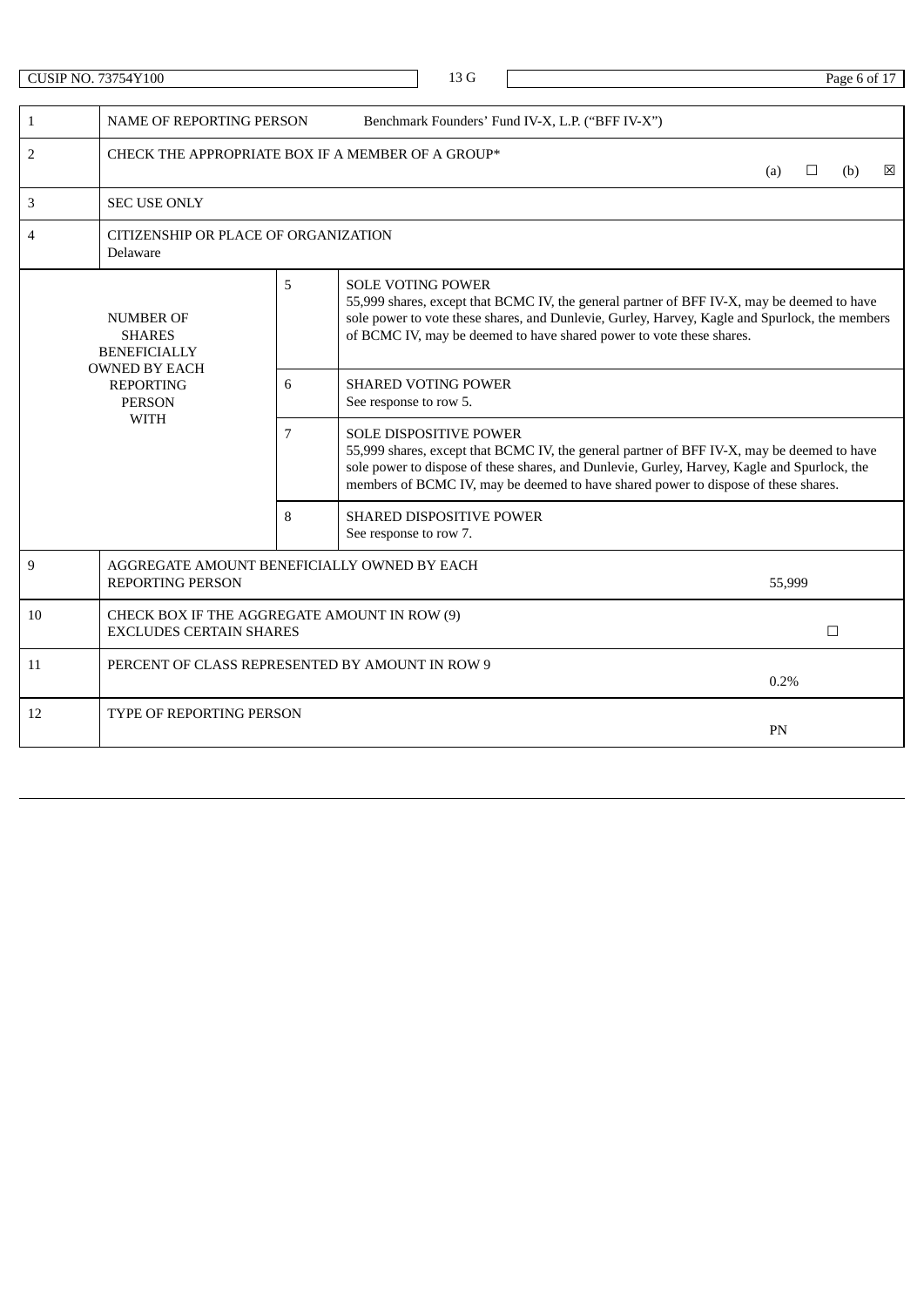| CUSIP NO. 73754Y100 |                                                                                                                                      |                |                        | 13 G                                                                                                                                                                                                                                                                                                                                                                                                                                                                                                                                                                                                                                                           |                                                                                                                                                                                                                                                                                                                                                                                                                                                                                                                                                                                             |        |           | Page 7 of 17 |   |  |  |  |  |
|---------------------|--------------------------------------------------------------------------------------------------------------------------------------|----------------|------------------------|----------------------------------------------------------------------------------------------------------------------------------------------------------------------------------------------------------------------------------------------------------------------------------------------------------------------------------------------------------------------------------------------------------------------------------------------------------------------------------------------------------------------------------------------------------------------------------------------------------------------------------------------------------------|---------------------------------------------------------------------------------------------------------------------------------------------------------------------------------------------------------------------------------------------------------------------------------------------------------------------------------------------------------------------------------------------------------------------------------------------------------------------------------------------------------------------------------------------------------------------------------------------|--------|-----------|--------------|---|--|--|--|--|
|                     |                                                                                                                                      |                |                        |                                                                                                                                                                                                                                                                                                                                                                                                                                                                                                                                                                                                                                                                |                                                                                                                                                                                                                                                                                                                                                                                                                                                                                                                                                                                             |        |           |              |   |  |  |  |  |
| $\mathbf{1}$        | <b>NAME OF REPORTING PERSON</b>                                                                                                      |                |                        |                                                                                                                                                                                                                                                                                                                                                                                                                                                                                                                                                                                                                                                                | Benchmark Capital Management Co. IV, L.L.C.                                                                                                                                                                                                                                                                                                                                                                                                                                                                                                                                                 |        |           |              |   |  |  |  |  |
| 2                   | CHECK THE APPROPRIATE BOX IF A MEMBER OF A GROUP*                                                                                    |                |                        |                                                                                                                                                                                                                                                                                                                                                                                                                                                                                                                                                                                                                                                                |                                                                                                                                                                                                                                                                                                                                                                                                                                                                                                                                                                                             | (a)    | ⊔         | (b)          | ⊠ |  |  |  |  |
| 3                   | <b>SEC USE ONLY</b>                                                                                                                  |                |                        |                                                                                                                                                                                                                                                                                                                                                                                                                                                                                                                                                                                                                                                                |                                                                                                                                                                                                                                                                                                                                                                                                                                                                                                                                                                                             |        |           |              |   |  |  |  |  |
| 4                   | CITIZENSHIP OR PLACE OF ORGANIZATION<br>Delaware                                                                                     |                |                        |                                                                                                                                                                                                                                                                                                                                                                                                                                                                                                                                                                                                                                                                |                                                                                                                                                                                                                                                                                                                                                                                                                                                                                                                                                                                             |        |           |              |   |  |  |  |  |
|                     | <b>NUMBER OF</b><br><b>SHARES</b><br><b>BENEFICIALLY</b><br><b>OWNED BY EACH</b><br><b>REPORTING</b><br><b>PERSON</b><br><b>WITH</b> | 5              | vote these shares.     | <b>SOLE VOTING POWER</b>                                                                                                                                                                                                                                                                                                                                                                                                                                                                                                                                                                                                                                       | 1,598,157 shares, of which 990,041 are directly owned by BCP IV, 283,837 are directly owned by<br>BFF IV, 37,027 are directly owned by BFF IV-A, 11,021 are directly owned by BFF IV-B, 55,999<br>are directly owned by BFF IV-X and 220,232 are held in nominee form for the benefit of persons<br>associated with BCMC IV. BCMC IV, the general partner of BCP IV, BFF IV, BFF IV-A, BFF IV-<br>B and BFF IV-X, may be deemed to have sole power to vote these shares, and Dunlevie, Gurley,<br>Harvey, Kagle and Spurlock, the members of BCMC IV, may be deemed to have shared power to |        |           |              |   |  |  |  |  |
|                     |                                                                                                                                      | 6              | See response to row 5. | <b>SHARED VOTING POWER</b>                                                                                                                                                                                                                                                                                                                                                                                                                                                                                                                                                                                                                                     |                                                                                                                                                                                                                                                                                                                                                                                                                                                                                                                                                                                             |        |           |              |   |  |  |  |  |
|                     |                                                                                                                                      | $\overline{7}$ |                        | <b>SOLE DISPOSITIVE POWER</b><br>1,598,157 shares, of which 990,041 are directly owned by BCP IV, 283,837 are directly owned by<br>BFF IV, 37,027 are directly owned by BFF IV-A, 11,021 are directly owned by BFF IV-B, 55,999<br>are directly owned by BFF IV-X and 220,232 are held in nominee form for the benefit of persons<br>associated with BCMC IV. BCMC IV, the general partner of BCP IV, BFF IV, BFF IV-A, BFF IV-<br>B and BFF IV-X, may be deemed to have sole power to dispose of these shares, and Dunlevie,<br>Gurley, Harvey, Kagle and Spurlock, the members of BCMC IV, may be deemed to have shared<br>power to dispose of these shares. |                                                                                                                                                                                                                                                                                                                                                                                                                                                                                                                                                                                             |        |           |              |   |  |  |  |  |
|                     |                                                                                                                                      | 8              | See response to row 7. | <b>SHARED DISPOSITIVE POWER</b>                                                                                                                                                                                                                                                                                                                                                                                                                                                                                                                                                                                                                                |                                                                                                                                                                                                                                                                                                                                                                                                                                                                                                                                                                                             |        |           |              |   |  |  |  |  |
| 9                   | AGGREGATE AMOUNT BENEFICIALLY OWNED BY EACH<br><b>REPORTING PERSON</b>                                                               |                |                        |                                                                                                                                                                                                                                                                                                                                                                                                                                                                                                                                                                                                                                                                |                                                                                                                                                                                                                                                                                                                                                                                                                                                                                                                                                                                             |        | 1,598,157 |              |   |  |  |  |  |
| 10                  | CHECK BOX IF THE AGGREGATE AMOUNT IN ROW (9)<br><b>EXCLUDES CERTAIN SHARES</b>                                                       |                |                        |                                                                                                                                                                                                                                                                                                                                                                                                                                                                                                                                                                                                                                                                |                                                                                                                                                                                                                                                                                                                                                                                                                                                                                                                                                                                             |        |           | $\Box$       |   |  |  |  |  |
| 11                  | PERCENT OF CLASS REPRESENTED BY AMOUNT IN ROW 9                                                                                      |                |                        |                                                                                                                                                                                                                                                                                                                                                                                                                                                                                                                                                                                                                                                                |                                                                                                                                                                                                                                                                                                                                                                                                                                                                                                                                                                                             | 5.5%   |           |              |   |  |  |  |  |
| 12                  | TYPE OF REPORTING PERSON                                                                                                             |                |                        |                                                                                                                                                                                                                                                                                                                                                                                                                                                                                                                                                                                                                                                                |                                                                                                                                                                                                                                                                                                                                                                                                                                                                                                                                                                                             | $00\,$ |           |              |   |  |  |  |  |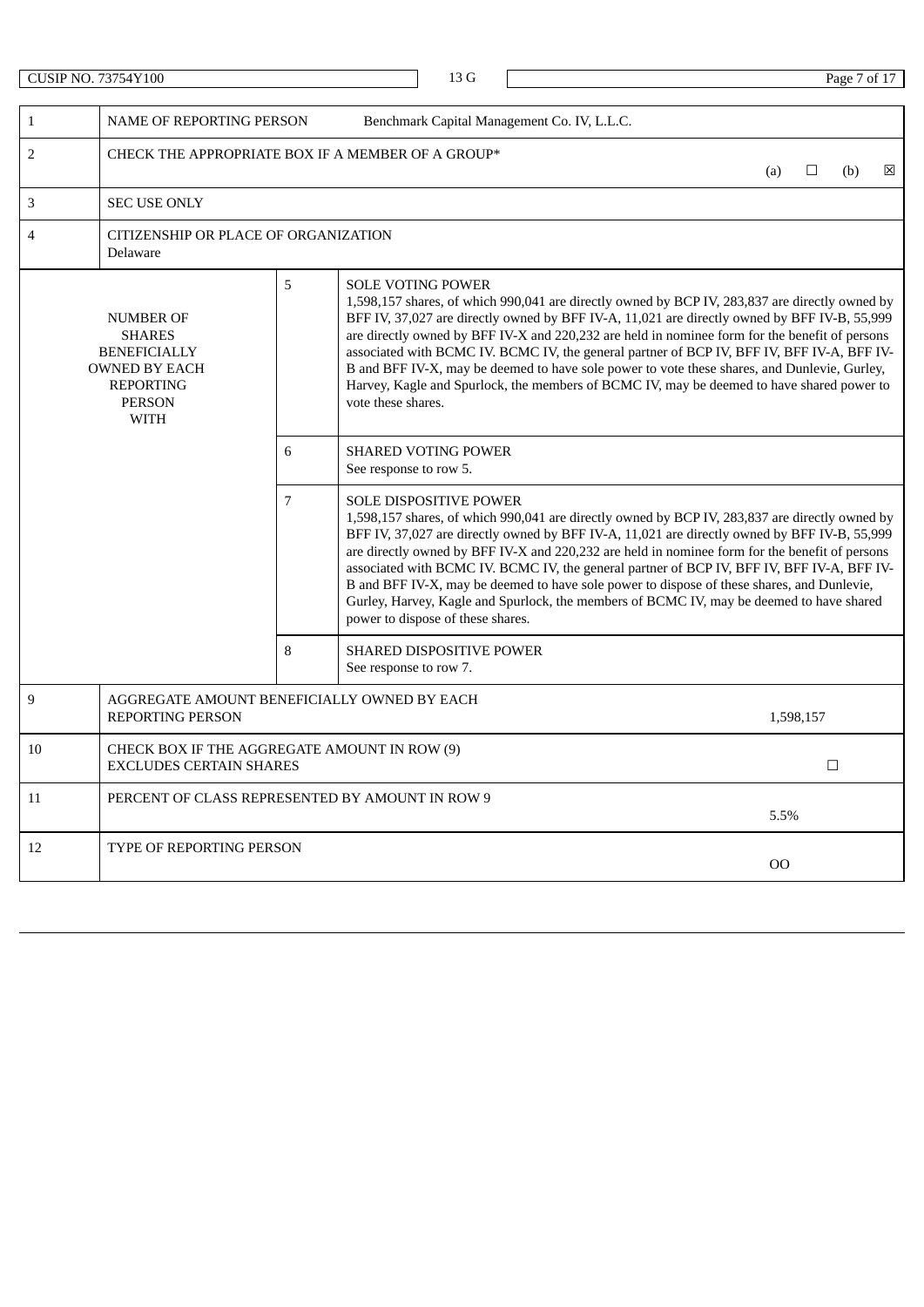|                                                                                                      | <b>CUSIP NO. 73754Y100</b>                                                     |   |                   | 13G                                                                                                                                                                                                                                                                                                                                                                                                                                                                                                                                                        |  |  |      |           | Page 8 of 17 |   |  |  |  |
|------------------------------------------------------------------------------------------------------|--------------------------------------------------------------------------------|---|-------------------|------------------------------------------------------------------------------------------------------------------------------------------------------------------------------------------------------------------------------------------------------------------------------------------------------------------------------------------------------------------------------------------------------------------------------------------------------------------------------------------------------------------------------------------------------------|--|--|------|-----------|--------------|---|--|--|--|
|                                                                                                      |                                                                                |   |                   |                                                                                                                                                                                                                                                                                                                                                                                                                                                                                                                                                            |  |  |      |           |              |   |  |  |  |
| $\mathbf{1}$                                                                                         | NAME OF REPORTING PERSON                                                       |   | Bruce W. Dunlevie |                                                                                                                                                                                                                                                                                                                                                                                                                                                                                                                                                            |  |  |      |           |              |   |  |  |  |
| $\overline{2}$                                                                                       | CHECK THE APPROPRIATE BOX IF A MEMBER OF A GROUP*                              |   |                   |                                                                                                                                                                                                                                                                                                                                                                                                                                                                                                                                                            |  |  | (a)  | $\Box$    | (b)          | ⊠ |  |  |  |
| 3                                                                                                    | <b>SEC USE ONLY</b>                                                            |   |                   |                                                                                                                                                                                                                                                                                                                                                                                                                                                                                                                                                            |  |  |      |           |              |   |  |  |  |
| 4                                                                                                    | CITIZENSHIP OR PLACE OF ORGANIZATION<br>U.S. Citizen                           |   |                   |                                                                                                                                                                                                                                                                                                                                                                                                                                                                                                                                                            |  |  |      |           |              |   |  |  |  |
|                                                                                                      | <b>NUMBER OF</b><br><b>SHARES</b>                                              | 5 | 0 shares          | <b>SOLE VOTING POWER</b>                                                                                                                                                                                                                                                                                                                                                                                                                                                                                                                                   |  |  |      |           |              |   |  |  |  |
| 6<br><b>BENEFICIALLY</b><br><b>OWNED BY EACH</b><br><b>REPORTING</b><br><b>PERSON</b><br><b>WITH</b> |                                                                                |   |                   | <b>SHARED VOTING POWER</b><br>1,598,157 shares, of which 990,041 are directly owned by BCP IV, 283,837 are directly owned by<br>BFF IV, 37,027 are directly owned by BFF IV-A, 11,021 are directly owned by BFF IV-B, 55,999<br>are directly owned by BFF IV-X and 220,232 are held in nominee form for the benefit of persons<br>associated with BCMC IV. BCMC IV is the general partner of BCP IV, BFF IV, BFF IV-A, BFF<br>IV-B and BFF IV-X, and Dunlevie, a member of BCMC IV, may be deemed to have shared power<br>to vote these shares.            |  |  |      |           |              |   |  |  |  |
|                                                                                                      |                                                                                | 7 | 0 shares          | <b>SOLE DISPOSITIVE POWER</b>                                                                                                                                                                                                                                                                                                                                                                                                                                                                                                                              |  |  |      |           |              |   |  |  |  |
|                                                                                                      |                                                                                | 8 |                   | <b>SHARED DISPOSITIVE POWER</b><br>1,598,157 shares, of which 990,041 are directly owned by BCP IV, 283,837 are directly owned by<br>BFF IV, 37,027 are directly owned by BFF IV-A, 11,021 are directly owned by BFF IV-B, 55,999<br>are directly owned by BFF IV-X and 220,232 are held in nominee form for the benefit of persons<br>associated with BCMC IV. BCMC IV is the general partner of BCP IV, BFF IV, BFF IV-A, BFF<br>IV-B and BFF IV-X, and Dunlevie, a member of BCMC IV, may be deemed to have shared power<br>to dispose of these shares. |  |  |      |           |              |   |  |  |  |
| 9                                                                                                    | AGGREGATE AMOUNT BENEFICIALLY OWNED BY EACH<br><b>REPORTING PERSON</b>         |   |                   |                                                                                                                                                                                                                                                                                                                                                                                                                                                                                                                                                            |  |  |      | 1,598,157 |              |   |  |  |  |
| 10                                                                                                   | CHECK BOX IF THE AGGREGATE AMOUNT IN ROW (9)<br><b>EXCLUDES CERTAIN SHARES</b> |   |                   |                                                                                                                                                                                                                                                                                                                                                                                                                                                                                                                                                            |  |  |      | $\Box$    |              |   |  |  |  |
| 11                                                                                                   | PERCENT OF CLASS REPRESENTED BY AMOUNT IN ROW 9                                |   |                   |                                                                                                                                                                                                                                                                                                                                                                                                                                                                                                                                                            |  |  | 5.5% |           |              |   |  |  |  |
| 12                                                                                                   | <b>TYPE OF REPORTING PERSON</b>                                                |   |                   |                                                                                                                                                                                                                                                                                                                                                                                                                                                                                                                                                            |  |  | IN   |           |              |   |  |  |  |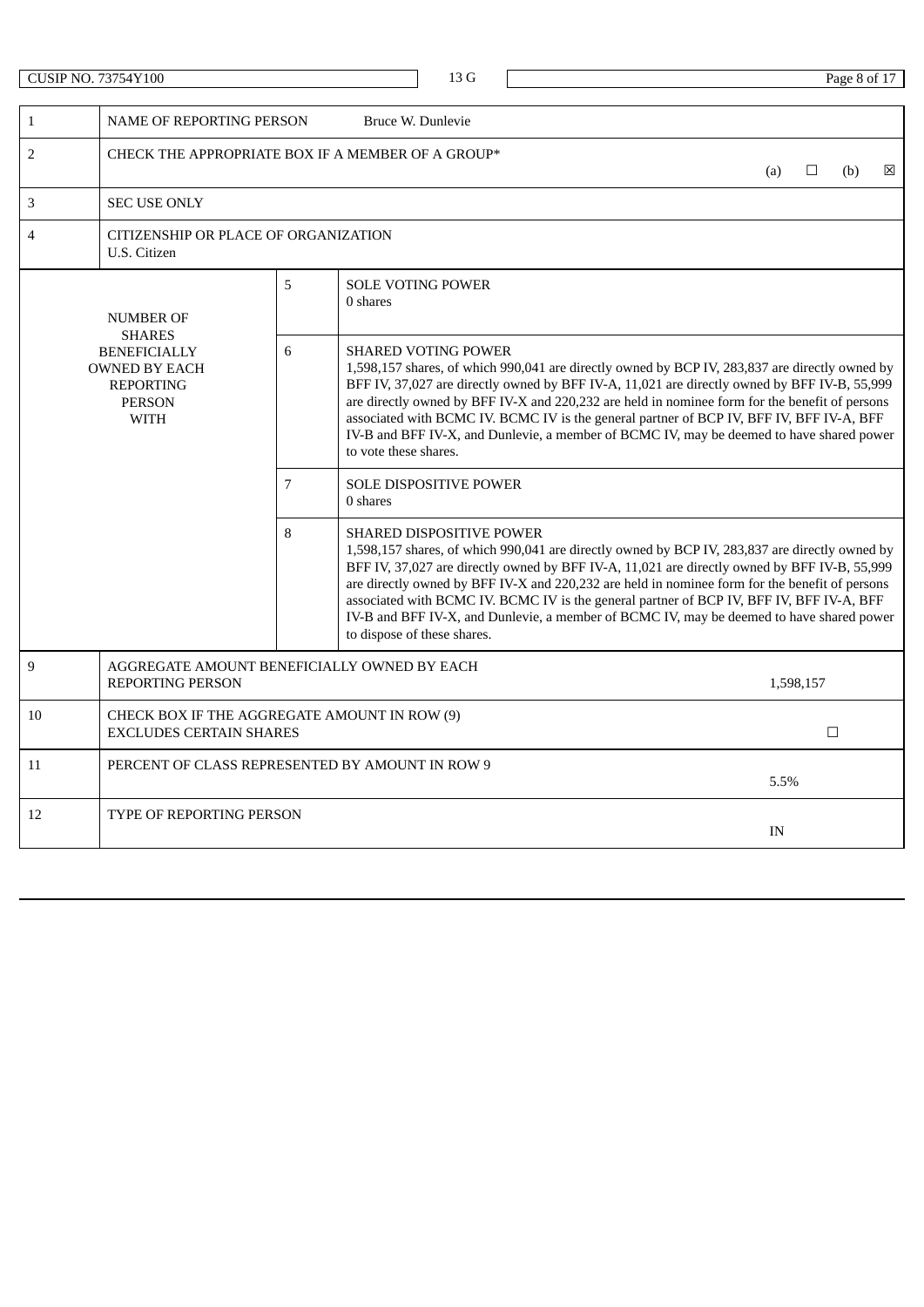|                                                                                                                                                                                                                                                                                                                                                                                                                                                                                                                                                                                                                                                                        | <b>CUSIP NO. 73754Y100</b>                                             |                |                                                                                                                                                                                                                                                                                                                                                                                                                                                                                                                                                   | 13 G   |  |  |  |  |  |      |           | Page 9 of 17 |   |
|------------------------------------------------------------------------------------------------------------------------------------------------------------------------------------------------------------------------------------------------------------------------------------------------------------------------------------------------------------------------------------------------------------------------------------------------------------------------------------------------------------------------------------------------------------------------------------------------------------------------------------------------------------------------|------------------------------------------------------------------------|----------------|---------------------------------------------------------------------------------------------------------------------------------------------------------------------------------------------------------------------------------------------------------------------------------------------------------------------------------------------------------------------------------------------------------------------------------------------------------------------------------------------------------------------------------------------------|--------|--|--|--|--|--|------|-----------|--------------|---|
| $\mathbf{1}$                                                                                                                                                                                                                                                                                                                                                                                                                                                                                                                                                                                                                                                           | <b>NAME OF REPORTING PERSON</b>                                        |                | J. William Gurley                                                                                                                                                                                                                                                                                                                                                                                                                                                                                                                                 |        |  |  |  |  |  |      |           |              |   |
| $\overline{2}$                                                                                                                                                                                                                                                                                                                                                                                                                                                                                                                                                                                                                                                         | CHECK THE APPROPRIATE BOX IF A MEMBER OF A GROUP*                      |                |                                                                                                                                                                                                                                                                                                                                                                                                                                                                                                                                                   |        |  |  |  |  |  | (a)  | □         | (b)          | ⊠ |
| 3                                                                                                                                                                                                                                                                                                                                                                                                                                                                                                                                                                                                                                                                      | <b>SEC USE ONLY</b>                                                    |                |                                                                                                                                                                                                                                                                                                                                                                                                                                                                                                                                                   |        |  |  |  |  |  |      |           |              |   |
| $\overline{4}$                                                                                                                                                                                                                                                                                                                                                                                                                                                                                                                                                                                                                                                         | CITIZENSHIP OR PLACE OF ORGANIZATION<br>U.S. Citizen                   |                |                                                                                                                                                                                                                                                                                                                                                                                                                                                                                                                                                   |        |  |  |  |  |  |      |           |              |   |
|                                                                                                                                                                                                                                                                                                                                                                                                                                                                                                                                                                                                                                                                        | <b>NUMBER OF</b>                                                       | 5              | <b>SOLE VOTING POWER</b><br>0 shares                                                                                                                                                                                                                                                                                                                                                                                                                                                                                                              |        |  |  |  |  |  |      |           |              |   |
| 6<br><b>SHARED VOTING POWER</b><br><b>SHARES</b><br>1,598,157 shares, of which 990,041 are directly owned by BCP IV, 283,837 are directly owned by<br><b>BENEFICIALLY</b><br>BFF IV, 37,027 are directly owned by BFF IV-A, 11,021 are directly owned by BFF IV-B, 55,999<br><b>OWNED BY EACH</b><br>are directly owned by BFF IV-X and 220,232 are held in nominee form for the benefit of persons<br><b>REPORTING</b><br>associated with BCMC IV. BCMC IV is the general partner of BCP IV, BFF IV, BFF IV-A, BFF<br><b>PERSON</b><br>IV-B and BFF IV-X, and Gurley, a member of BCMC IV, may be deemed to have shared power to<br><b>WITH</b><br>vote these shares. |                                                                        |                |                                                                                                                                                                                                                                                                                                                                                                                                                                                                                                                                                   |        |  |  |  |  |  |      |           |              |   |
|                                                                                                                                                                                                                                                                                                                                                                                                                                                                                                                                                                                                                                                                        |                                                                        | $\overline{7}$ | <b>SOLE DISPOSITIVE POWER</b><br>0 shares                                                                                                                                                                                                                                                                                                                                                                                                                                                                                                         |        |  |  |  |  |  |      |           |              |   |
|                                                                                                                                                                                                                                                                                                                                                                                                                                                                                                                                                                                                                                                                        |                                                                        | 8              | SHARED DISPOSITIVE POWER<br>1,598,157 shares, of which 990,041 are directly owned by BCP IV, 283,837 are directly owned by<br>BFF IV, 37,027 are directly owned by BFF IV-A, 11,021 are directly owned by BFF IV-B, 55,999<br>are directly owned by BFF IV-X and 220,232 are held in nominee form for the benefit of persons<br>associated with BCMC IV. BCMC IV is the general partner of BCP IV, BFF IV, BFF IV-A, BFF<br>IV-B and BFF IV-X, and Gurley, a member of BCMC IV, may be deemed to have shared power to<br>dispose of these shares. |        |  |  |  |  |  |      |           |              |   |
| 9                                                                                                                                                                                                                                                                                                                                                                                                                                                                                                                                                                                                                                                                      | AGGREGATE AMOUNT BENEFICIALLY OWNED BY EACH<br><b>REPORTING PERSON</b> |                |                                                                                                                                                                                                                                                                                                                                                                                                                                                                                                                                                   |        |  |  |  |  |  |      | 1,598,157 |              |   |
| 10<br>CHECK BOX IF THE AGGREGATE AMOUNT IN ROW (9)<br><b>EXCLUDES CERTAIN SHARES</b>                                                                                                                                                                                                                                                                                                                                                                                                                                                                                                                                                                                   |                                                                        |                |                                                                                                                                                                                                                                                                                                                                                                                                                                                                                                                                                   | $\Box$ |  |  |  |  |  |      |           |              |   |
| 11                                                                                                                                                                                                                                                                                                                                                                                                                                                                                                                                                                                                                                                                     | PERCENT OF CLASS REPRESENTED BY AMOUNT IN ROW 9                        |                |                                                                                                                                                                                                                                                                                                                                                                                                                                                                                                                                                   |        |  |  |  |  |  | 5.5% |           |              |   |
| 12                                                                                                                                                                                                                                                                                                                                                                                                                                                                                                                                                                                                                                                                     | <b>TYPE OF REPORTING PERSON</b><br>IN                                  |                |                                                                                                                                                                                                                                                                                                                                                                                                                                                                                                                                                   |        |  |  |  |  |  |      |           |              |   |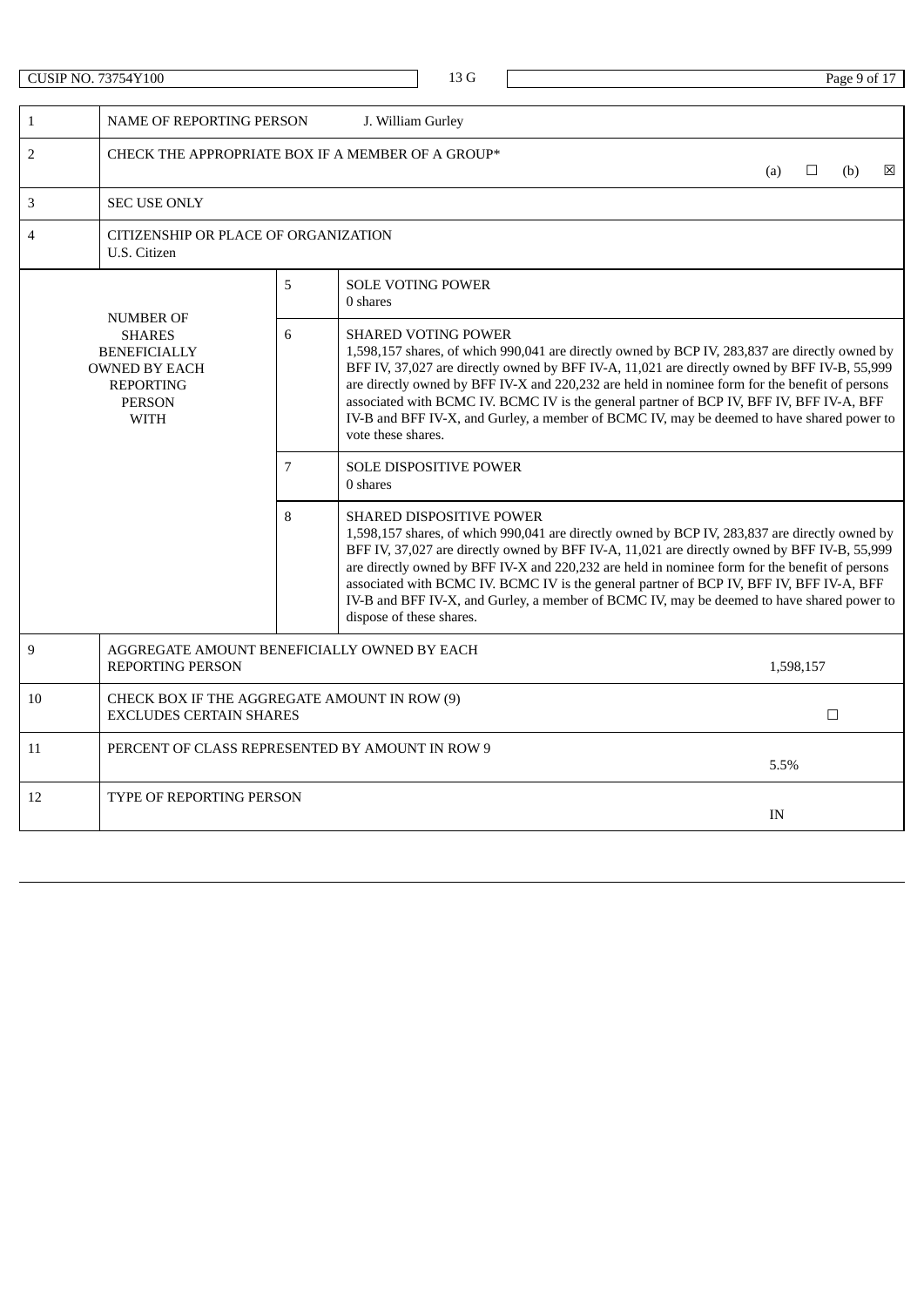|                                                                                                                                                                                                                                                                                                                                                                                                                                                                                                                                                                                                                                                                 | <b>CUSIP NO. 73754Y100</b>                                                     |                |                 | 13 G                          |  |  |        |     |           | Page 10 of 17 |   |
|-----------------------------------------------------------------------------------------------------------------------------------------------------------------------------------------------------------------------------------------------------------------------------------------------------------------------------------------------------------------------------------------------------------------------------------------------------------------------------------------------------------------------------------------------------------------------------------------------------------------------------------------------------------------|--------------------------------------------------------------------------------|----------------|-----------------|-------------------------------|--|--|--------|-----|-----------|---------------|---|
| $\mathbf{1}$                                                                                                                                                                                                                                                                                                                                                                                                                                                                                                                                                                                                                                                    | <b>NAME OF REPORTING PERSON</b>                                                |                | Kevin R. Harvey |                               |  |  |        |     |           |               |   |
| $\overline{2}$                                                                                                                                                                                                                                                                                                                                                                                                                                                                                                                                                                                                                                                  | CHECK THE APPROPRIATE BOX IF A MEMBER OF A GROUP*                              |                |                 |                               |  |  |        | (a) | □         | (b)           | ⊠ |
| 3                                                                                                                                                                                                                                                                                                                                                                                                                                                                                                                                                                                                                                                               | <b>SEC USE ONLY</b>                                                            |                |                 |                               |  |  |        |     |           |               |   |
| $\overline{4}$                                                                                                                                                                                                                                                                                                                                                                                                                                                                                                                                                                                                                                                  | CITIZENSHIP OR PLACE OF ORGANIZATION<br>U.S. Citizen                           |                |                 |                               |  |  |        |     |           |               |   |
|                                                                                                                                                                                                                                                                                                                                                                                                                                                                                                                                                                                                                                                                 | <b>NUMBER OF</b>                                                               | 5              | 0 shares        | <b>SOLE VOTING POWER</b>      |  |  |        |     |           |               |   |
| 6<br><b>SHARES</b><br><b>SHARED VOTING POWER</b><br>1,598,157 shares, of which 990,041 are directly owned by BCP IV, 283,837 are directly owned by<br><b>BENEFICIALLY</b><br>BFF IV, 37,027 are directly owned by BFF IV-A, 11,021 are directly owned by BFF IV-B, 55,999<br><b>OWNED BY EACH</b><br>are directly owned by BFF IV-X and 220,232 are held in nominee form for the benefit of persons<br><b>REPORTING</b><br>associated with BCMC IV. BCMC IV is the general partner of BCP IV, BFF IV, BFF IV-A, BFF<br><b>PERSON</b><br>IV-B and BFF IV-X, and Harvey, a member of BCMC IV, may be deemed to have shared power<br>WITH<br>to vote these shares. |                                                                                |                |                 |                               |  |  |        |     |           |               |   |
|                                                                                                                                                                                                                                                                                                                                                                                                                                                                                                                                                                                                                                                                 |                                                                                | $\overline{7}$ | 0 shares        | <b>SOLE DISPOSITIVE POWER</b> |  |  |        |     |           |               |   |
| 8<br>SHARED DISPOSITIVE POWER<br>1,598,157 shares, of which 990,041 are directly owned by BCP IV, 283,837 are directly owned by<br>BFF IV, 37,027 are directly owned by BFF IV-A, 11,021 are directly owned by BFF IV-B, 55,999<br>are directly owned by BFF IV-X and 220,232 are held in nominee form for the benefit of persons<br>associated with BCMC IV. BCMC IV is the general partner of BCP IV, BFF IV, BFF IV-A, BFF<br>IV-B and BFF IV-X, and Harvey, a member of BCMC IV, may be deemed to have shared power<br>to dispose of these shares.                                                                                                          |                                                                                |                |                 |                               |  |  |        |     |           |               |   |
| 9                                                                                                                                                                                                                                                                                                                                                                                                                                                                                                                                                                                                                                                               | AGGREGATE AMOUNT BENEFICIALLY OWNED BY EACH<br>REPORTING PERSON                |                |                 |                               |  |  |        |     | 1,598,157 |               |   |
| 10                                                                                                                                                                                                                                                                                                                                                                                                                                                                                                                                                                                                                                                              | CHECK BOX IF THE AGGREGATE AMOUNT IN ROW (9)<br><b>EXCLUDES CERTAIN SHARES</b> |                |                 |                               |  |  | $\Box$ |     |           |               |   |
| 11                                                                                                                                                                                                                                                                                                                                                                                                                                                                                                                                                                                                                                                              | PERCENT OF CLASS REPRESENTED BY AMOUNT IN ROW 9                                |                |                 |                               |  |  |        |     | 5.5%      |               |   |
| 12                                                                                                                                                                                                                                                                                                                                                                                                                                                                                                                                                                                                                                                              | TYPE OF REPORTING PERSON                                                       |                |                 |                               |  |  |        | IN  |           |               |   |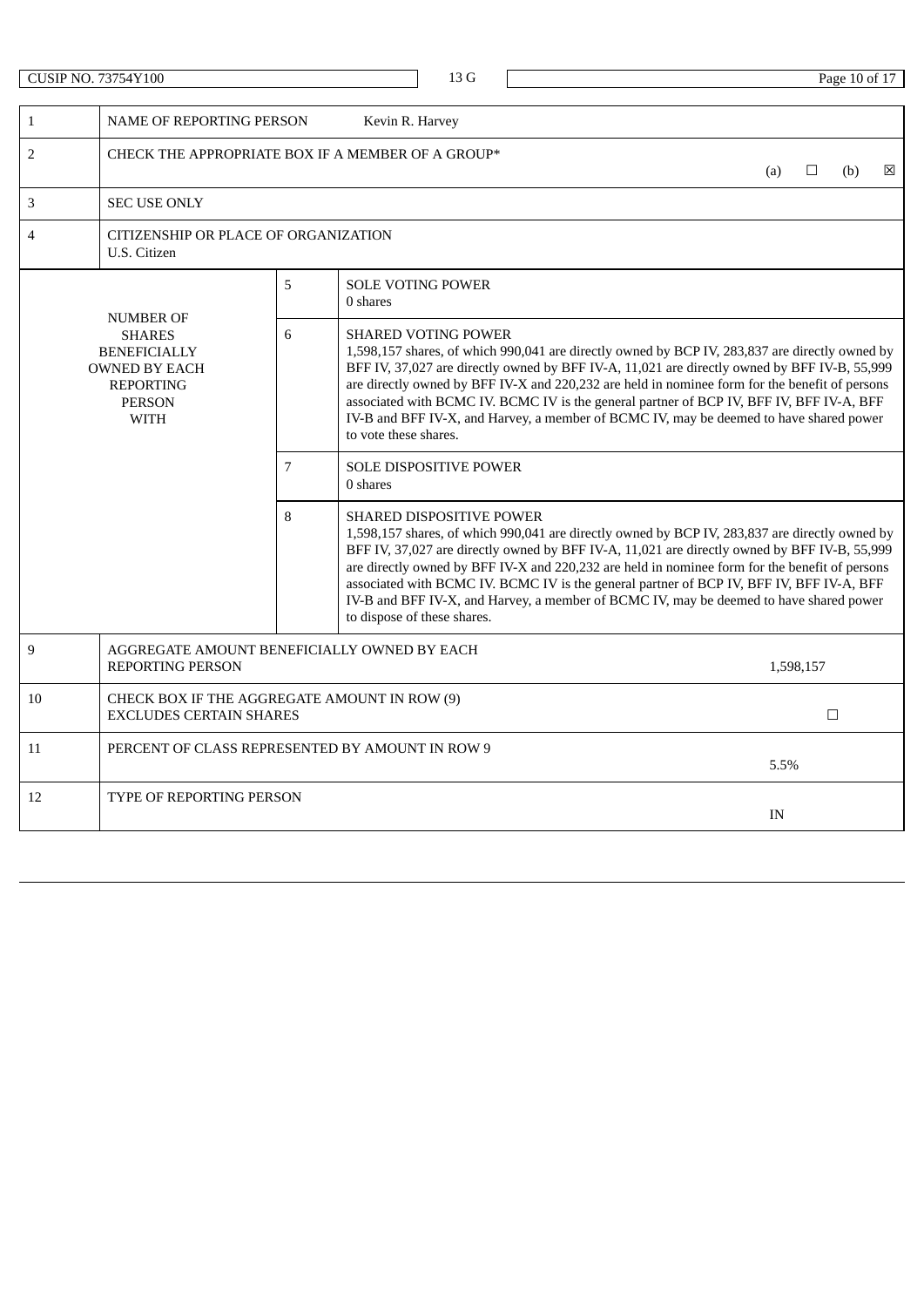|                                                                                                                                                                                                                                                                                                                                                                                                                                                                                                                                                                                                                                                                       | <b>CUSIP NO. 73754Y100</b>                                                     |                 |                                                                                                                                                                                                                                                                                                                                                                                                                                                                                                                                                         | 13 G |  |        |  |      |           | Page 11 of 17 |   |  |
|-----------------------------------------------------------------------------------------------------------------------------------------------------------------------------------------------------------------------------------------------------------------------------------------------------------------------------------------------------------------------------------------------------------------------------------------------------------------------------------------------------------------------------------------------------------------------------------------------------------------------------------------------------------------------|--------------------------------------------------------------------------------|-----------------|---------------------------------------------------------------------------------------------------------------------------------------------------------------------------------------------------------------------------------------------------------------------------------------------------------------------------------------------------------------------------------------------------------------------------------------------------------------------------------------------------------------------------------------------------------|------|--|--------|--|------|-----------|---------------|---|--|
| $\mathbf{1}$                                                                                                                                                                                                                                                                                                                                                                                                                                                                                                                                                                                                                                                          | <b>NAME OF REPORTING PERSON</b>                                                |                 | Robert C. Kagle                                                                                                                                                                                                                                                                                                                                                                                                                                                                                                                                         |      |  |        |  |      |           |               |   |  |
| $\sqrt{2}$                                                                                                                                                                                                                                                                                                                                                                                                                                                                                                                                                                                                                                                            | CHECK THE APPROPRIATE BOX IF A MEMBER OF A GROUP*                              |                 |                                                                                                                                                                                                                                                                                                                                                                                                                                                                                                                                                         |      |  |        |  | (a)  | □         | (b)           | ⊠ |  |
| 3                                                                                                                                                                                                                                                                                                                                                                                                                                                                                                                                                                                                                                                                     | <b>SEC USE ONLY</b>                                                            |                 |                                                                                                                                                                                                                                                                                                                                                                                                                                                                                                                                                         |      |  |        |  |      |           |               |   |  |
| 4                                                                                                                                                                                                                                                                                                                                                                                                                                                                                                                                                                                                                                                                     | CITIZENSHIP OR PLACE OF ORGANIZATION<br>U.S. Citizen                           |                 |                                                                                                                                                                                                                                                                                                                                                                                                                                                                                                                                                         |      |  |        |  |      |           |               |   |  |
|                                                                                                                                                                                                                                                                                                                                                                                                                                                                                                                                                                                                                                                                       | <b>NUMBER OF</b>                                                               | 5               | SOLE VOTING POWER<br>0 shares                                                                                                                                                                                                                                                                                                                                                                                                                                                                                                                           |      |  |        |  |      |           |               |   |  |
| 6<br><b>SHARES</b><br><b>SHARED VOTING POWER</b><br>1,598,157 shares, of which 990,041 are directly owned by BCP IV, 283,837 are directly owned by<br><b>BENEFICIALLY</b><br>BFF IV, 37,027 are directly owned by BFF IV-A, 11,021 are directly owned by BFF IV-B, 55,999<br><b>OWNED BY EACH</b><br>are directly owned by BFF IV-X and 220,232 are held in nominee form for the benefit of persons<br><b>REPORTING</b><br>associated with BCMC IV. BCMC IV is the general partner of BCP IV, BFF IV, BFF IV-A, BFF<br><b>PERSON</b><br>IV-B and BFF IV-X, and Kagle, a member of BCMC IV, may be deemed to have shared power to<br><b>WITH</b><br>vote these shares. |                                                                                |                 |                                                                                                                                                                                                                                                                                                                                                                                                                                                                                                                                                         |      |  |        |  |      |           |               |   |  |
|                                                                                                                                                                                                                                                                                                                                                                                                                                                                                                                                                                                                                                                                       |                                                                                | $7\overline{ }$ | <b>SOLE DISPOSITIVE POWER</b><br>0 shares                                                                                                                                                                                                                                                                                                                                                                                                                                                                                                               |      |  |        |  |      |           |               |   |  |
|                                                                                                                                                                                                                                                                                                                                                                                                                                                                                                                                                                                                                                                                       |                                                                                |                 | <b>SHARED DISPOSITIVE POWER</b><br>1,598,157 shares, of which 990,041 are directly owned by BCP IV, 283,837 are directly owned by<br>BFF IV, 37,027 are directly owned by BFF IV-A, 11,021 are directly owned by BFF IV-B, 55,999<br>are directly owned by BFF IV-X and 220,232 are held in nominee form for the benefit of persons<br>associated with BCMC IV. BCMC IV is the general partner of BCP IV, BFF IV, BFF IV-A, BFF<br>IV-B and BFF IV-X, and Kagle, a member of BCMC IV, may be deemed to have shared power to<br>dispose of these shares. |      |  |        |  |      |           |               |   |  |
| 9                                                                                                                                                                                                                                                                                                                                                                                                                                                                                                                                                                                                                                                                     | AGGREGATE AMOUNT BENEFICIALLY OWNED BY EACH<br><b>REPORTING PERSON</b>         |                 |                                                                                                                                                                                                                                                                                                                                                                                                                                                                                                                                                         |      |  |        |  |      | 1,598,157 |               |   |  |
| 10                                                                                                                                                                                                                                                                                                                                                                                                                                                                                                                                                                                                                                                                    | CHECK BOX IF THE AGGREGATE AMOUNT IN ROW (9)<br><b>EXCLUDES CERTAIN SHARES</b> |                 |                                                                                                                                                                                                                                                                                                                                                                                                                                                                                                                                                         |      |  | $\Box$ |  |      |           |               |   |  |
| 11                                                                                                                                                                                                                                                                                                                                                                                                                                                                                                                                                                                                                                                                    | PERCENT OF CLASS REPRESENTED BY AMOUNT IN ROW 9                                |                 |                                                                                                                                                                                                                                                                                                                                                                                                                                                                                                                                                         |      |  |        |  | 5.5% |           |               |   |  |
| 12                                                                                                                                                                                                                                                                                                                                                                                                                                                                                                                                                                                                                                                                    | <b>TYPE OF REPORTING PERSON</b>                                                |                 |                                                                                                                                                                                                                                                                                                                                                                                                                                                                                                                                                         |      |  |        |  | IN   |           |               |   |  |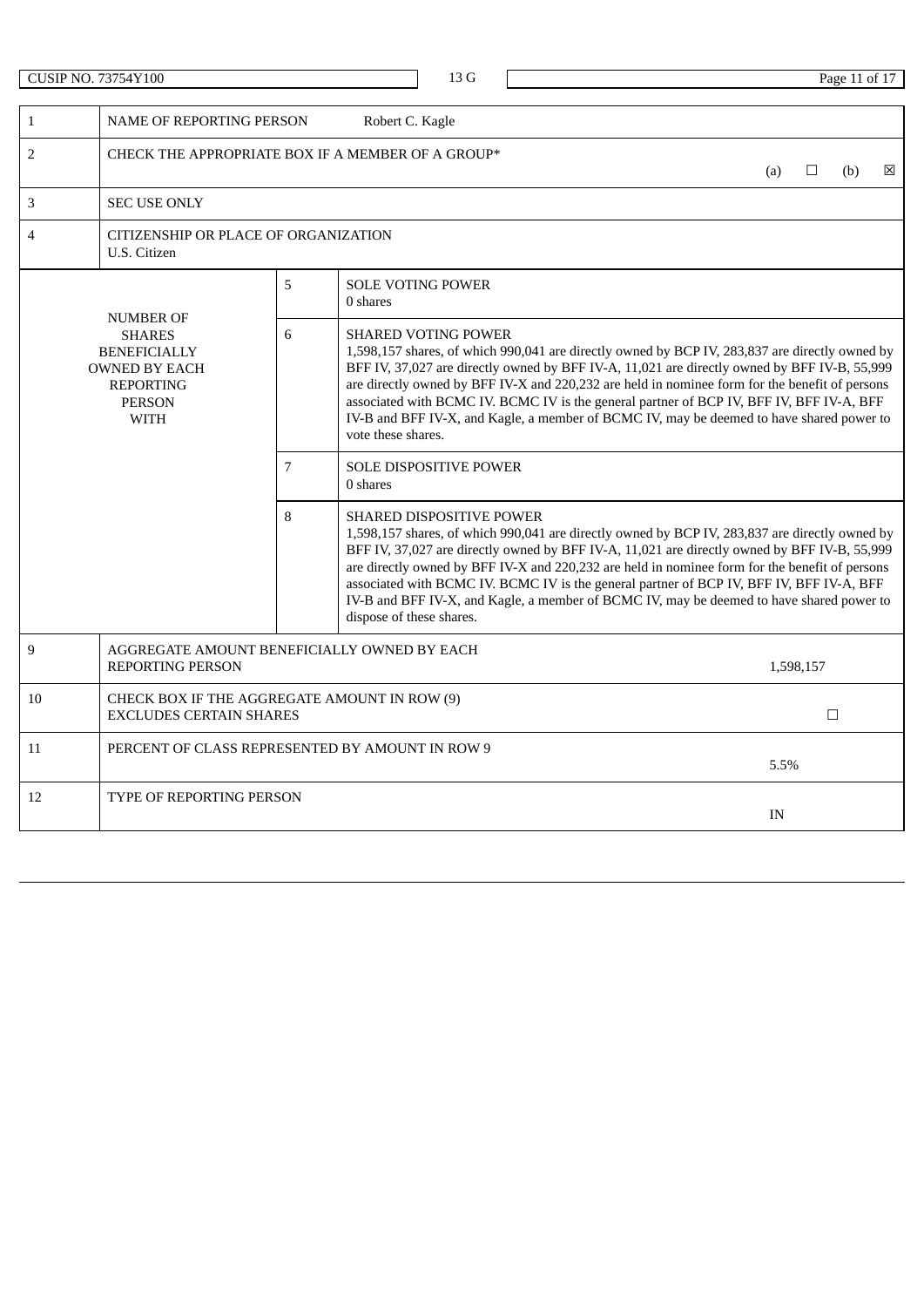|                                                                                                                                                                                                                                                                                                                                                                                                                                                                                                                                                                                                                                                                          | <b>CUSIP NO. 73754Y100</b>                                             |                 |                                           |                                                                                                                                                                                                                                                                                                                                                                                                                                                                                                                                                            | Page 12 of 17 |        |      |           |     |   |  |  |  |
|--------------------------------------------------------------------------------------------------------------------------------------------------------------------------------------------------------------------------------------------------------------------------------------------------------------------------------------------------------------------------------------------------------------------------------------------------------------------------------------------------------------------------------------------------------------------------------------------------------------------------------------------------------------------------|------------------------------------------------------------------------|-----------------|-------------------------------------------|------------------------------------------------------------------------------------------------------------------------------------------------------------------------------------------------------------------------------------------------------------------------------------------------------------------------------------------------------------------------------------------------------------------------------------------------------------------------------------------------------------------------------------------------------------|---------------|--------|------|-----------|-----|---|--|--|--|
|                                                                                                                                                                                                                                                                                                                                                                                                                                                                                                                                                                                                                                                                          |                                                                        |                 |                                           |                                                                                                                                                                                                                                                                                                                                                                                                                                                                                                                                                            |               |        |      |           |     |   |  |  |  |
| $\mathbf{1}$                                                                                                                                                                                                                                                                                                                                                                                                                                                                                                                                                                                                                                                             | <b>NAME OF REPORTING PERSON</b>                                        |                 |                                           | Steven M. Spurlock                                                                                                                                                                                                                                                                                                                                                                                                                                                                                                                                         |               |        |      |           |     |   |  |  |  |
| $\overline{2}$                                                                                                                                                                                                                                                                                                                                                                                                                                                                                                                                                                                                                                                           | CHECK THE APPROPRIATE BOX IF A MEMBER OF A GROUP*                      |                 |                                           |                                                                                                                                                                                                                                                                                                                                                                                                                                                                                                                                                            |               |        | (a)  | □         | (b) | ⊠ |  |  |  |
| 3                                                                                                                                                                                                                                                                                                                                                                                                                                                                                                                                                                                                                                                                        | <b>SEC USE ONLY</b>                                                    |                 |                                           |                                                                                                                                                                                                                                                                                                                                                                                                                                                                                                                                                            |               |        |      |           |     |   |  |  |  |
| 4                                                                                                                                                                                                                                                                                                                                                                                                                                                                                                                                                                                                                                                                        | CITIZENSHIP OR PLACE OF ORGANIZATION<br>U.S. Citizen                   |                 |                                           |                                                                                                                                                                                                                                                                                                                                                                                                                                                                                                                                                            |               |        |      |           |     |   |  |  |  |
|                                                                                                                                                                                                                                                                                                                                                                                                                                                                                                                                                                                                                                                                          | <b>NUMBER OF</b>                                                       | 5               | <b>SOLE VOTING POWER</b><br>0 sharess     |                                                                                                                                                                                                                                                                                                                                                                                                                                                                                                                                                            |               |        |      |           |     |   |  |  |  |
| 6<br><b>SHARED VOTING POWER</b><br><b>SHARES</b><br>1,598,157 shares, of which 990,041 are directly owned by BCP IV, 283,837 are directly owned by<br><b>BENEFICIALLY</b><br>BFF IV, 37,027 are directly owned by BFF IV-A, 11,021 are directly owned by BFF IV-B, 55,999<br><b>OWNED BY EACH</b><br>are directly owned by BFF IV-X and 220,232 are held in nominee form for the benefit of persons<br><b>REPORTING</b><br>associated with BCMC IV. BCMC IV is the general partner of BCP IV, BFF IV, BFF IV-A, BFF<br><b>PERSON</b><br>IV-B and BFF IV-X, and Spurlock, a member of BCMC IV, may be deemed to have shared power<br><b>WITH</b><br>to vote these shares. |                                                                        |                 |                                           |                                                                                                                                                                                                                                                                                                                                                                                                                                                                                                                                                            |               |        |      |           |     |   |  |  |  |
|                                                                                                                                                                                                                                                                                                                                                                                                                                                                                                                                                                                                                                                                          |                                                                        | $7\overline{ }$ | <b>SOLE DISPOSITIVE POWER</b><br>0 shares |                                                                                                                                                                                                                                                                                                                                                                                                                                                                                                                                                            |               |        |      |           |     |   |  |  |  |
|                                                                                                                                                                                                                                                                                                                                                                                                                                                                                                                                                                                                                                                                          |                                                                        | 8               |                                           | <b>SHARED DISPOSITIVE POWER</b><br>1,598,157 shares, of which 990,041 are directly owned by BCP IV, 283,837 are directly owned by<br>BFF IV, 37,027 are directly owned by BFF IV-A, 11,021 are directly owned by BFF IV-B, 55,999<br>are directly owned by BFF IV-X and 220,232 are held in nominee form for the benefit of persons<br>associated with BCMC IV. BCMC IV is the general partner of BCP IV, BFF IV, BFF IV-A, BFF<br>IV-B and BFF IV-X, and Spurlock, a member of BCMC IV, may be deemed to have shared power<br>to dispose of these shares. |               |        |      |           |     |   |  |  |  |
| 9                                                                                                                                                                                                                                                                                                                                                                                                                                                                                                                                                                                                                                                                        | AGGREGATE AMOUNT BENEFICIALLY OWNED BY EACH<br><b>REPORTING PERSON</b> |                 |                                           |                                                                                                                                                                                                                                                                                                                                                                                                                                                                                                                                                            |               |        |      | 1,598,157 |     |   |  |  |  |
| 10<br>CHECK BOX IF THE AGGREGATE AMOUNT IN ROW (9)<br><b>EXCLUDES CERTAIN SHARES</b>                                                                                                                                                                                                                                                                                                                                                                                                                                                                                                                                                                                     |                                                                        |                 |                                           |                                                                                                                                                                                                                                                                                                                                                                                                                                                                                                                                                            |               | $\Box$ |      |           |     |   |  |  |  |
| 11                                                                                                                                                                                                                                                                                                                                                                                                                                                                                                                                                                                                                                                                       | PERCENT OF CLASS REPRESENTED BY AMOUNT IN ROW 9                        |                 |                                           |                                                                                                                                                                                                                                                                                                                                                                                                                                                                                                                                                            |               |        | 5.5% |           |     |   |  |  |  |
| 12                                                                                                                                                                                                                                                                                                                                                                                                                                                                                                                                                                                                                                                                       | <b>TYPE OF REPORTING PERSON</b>                                        |                 |                                           |                                                                                                                                                                                                                                                                                                                                                                                                                                                                                                                                                            |               |        | IN   |           |     |   |  |  |  |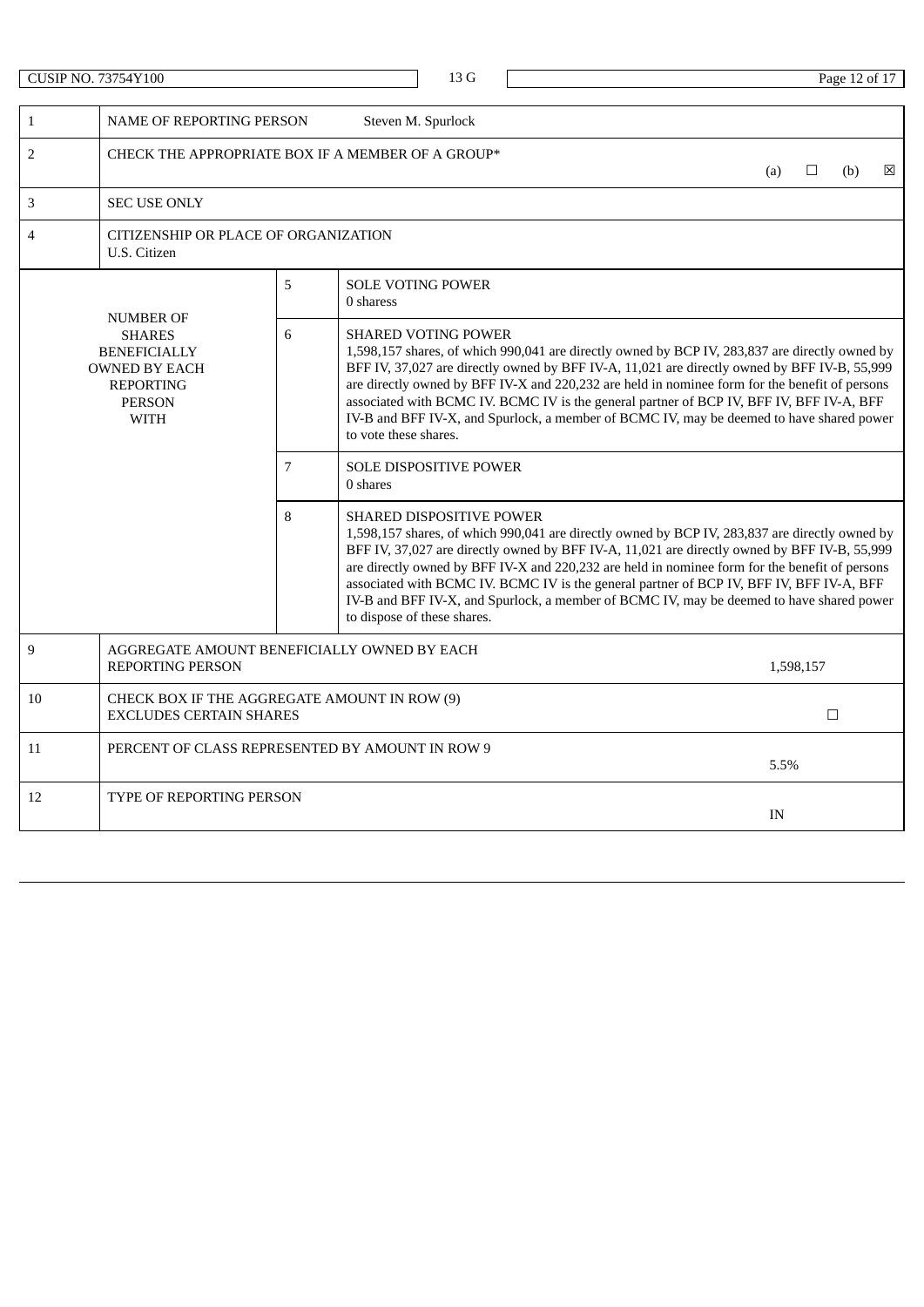$\overline{C}$  CUSIP NO. 73754Y100  $P$  Page 13 of 17

ITEM 1(A). NAME OF ISSUER

Potbelly Corporation

#### ITEM 1(B). ADDRESS OF ISSUER'S PRINCIPAL EXECUTIVE OFFICES

222 Merchandise Mart Plaza 23 rd Floor Chicago, IL 60654

## ITEM 2(A). NAME OF PERSONS FILING

This Statement is filed by Benchmark Capital Partners IV, L.P., a Delaware limited partnership ("BCP IV"), Benchmark Founders' Fund IV, L.P., a Delaware limited partnership ("BFF IV"), Benchmark Founders' Fund IV-A, L.P., a Delaware limited partnership ("BFF IV-A"), Benchmark Founders' Fund IV-B, L.P., a Delaware limited partnership ("BFF IV-B"), Benchmark Founders' Fund IV-X, L.P., a Delaware limited partnership ("BFF IV-X"), Benchmark Capital Management Co. IV, L.L.C., a Delaware limited liability company ("BCMC IV"), and Bruce W. Dunlevie ("Dunlevie"), J. William Gurley ("Gurley"), Kevin R. Harvey ("Harvey"), Robert C. Kagle ("Kagle") and Steven M. Spurlock ("Spurlock"). The foregoing entities and individuals are collectively referred to as the "Reporting Persons."

BCMC IV, the general partner of BCP IV, BFF IV, BFF IV-A, BFF IV-B and BFF IV-X, may be deemed to have sole power to vote and sole power to dispose of shares of the issuer directly owned by BCP IV, BFF IV, BFF IV-A, BFF IV-B and BFF IV-X. Dunlevie, Gurley, Harvey, Kagle and Spurlock are members of BCMC IV and may be deemed to have shared power to vote and shared power to dispose of shares of the issuer directly owned by BCP IV, BFF IV, BFF IV-A, BFF IV-B and BFF IV-X.

# ITEM 2(B). ADDRESS OF PRINCIPAL BUSINESS OFFICE

The address for each reporting person is:

Benchmark Capital 2965 Woodside Road Woodside, California 94062

## ITEM 2(C). CITIZENSHIP

BCP IV, BFF IV, BFF IV-A, BFF IV-B and BFF IV-X are Delaware limited partnerships. BCMC IV is a Delaware limited liability company. Dunlevie, Gurley, Harvey, Kagle and Spurlock are United States Citizens.

## ITEM 2(D) and (E). TITLE OF CLASS OF SECURITIES AND CUSIP NUMBER

Common Stock CUSIP # 73754Y100

ITEM 3. Not Applicable.

# ITEM 4. OWNERSHIP

Provide the following information regarding the aggregate number and percentage of the class of securities of the issuer identified in Item 1.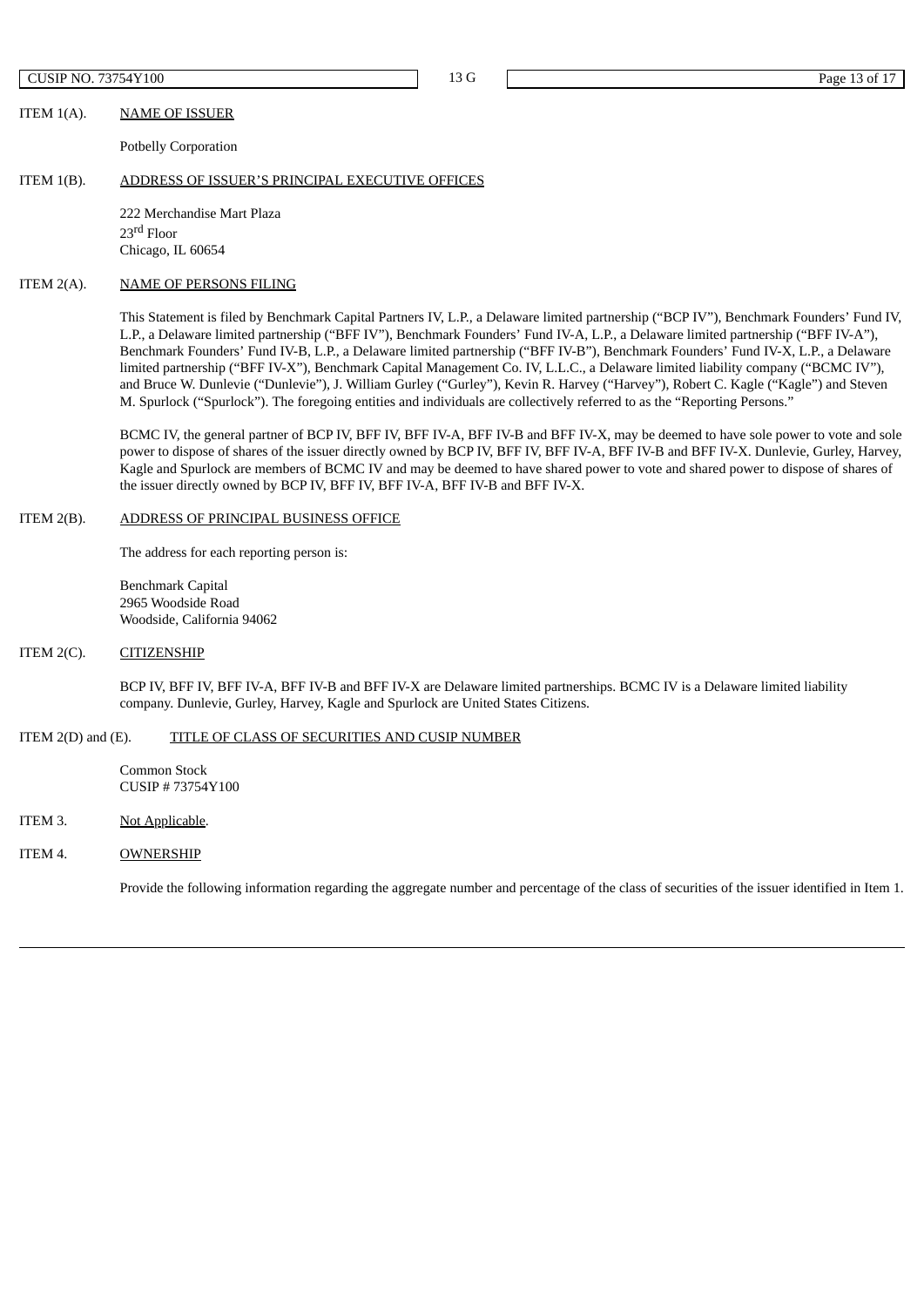# CUSIP NO. 73754Y100 Page 14 of 17

#### (a) Amount beneficially owned:

See Row 9 of cover page for each Reporting Person.

(b) Percent of Class:

See Row 11 of cover page for each Reporting Person.

- (c) Number of shares as to which such person has:
	- (i) Sole power to vote or to direct the vote:

See Row 5 of cover page for each Reporting Person.

(ii) Shared power to vote or to direct the vote:

See Row 6 of cover page for each Reporting Person.

(iii) Sole power to dispose or to direct the disposition of:

See Row 7 of cover page for each Reporting Person.

(iv) Shared power to dispose or to direct the disposition of:

See Row 8 of cover page for each Reporting Person.

## ITEM 5. OWNERSHIP OF FIVE PERCENT OR LESS OF A CLASS

Not applicable.

#### ITEM 6. OWNERSHIP OF MORE THAN FIVE PERCENT ON BEHALF OF ANOTHER PERSON

Under certain circumstances set forth in the limited partnership agreements of BCP IV, BFF IV, BFF IV-A, BFF IV-B and BFF IV-X, and the limited liability company agreement of BCMC IV, the general and limited partners or members, as the case may be, of each of such entities may be deemed to have the right to receive dividends from, or the proceeds from, the sale of shares of the issuer owned by each such entity of which they are a partner or member, as the case may be.

## ITEM 7. IDENTIFICATION AND CLASSIFICATION OF THE SUBSIDIARY WHICH ACQUIRED THE SECURITY BEING REPORTED ON BY THE PARENT HOLDING COMPANY

Not applicable.

ITEM 8. IDENTIFICATION AND CLASSIFICATION OF MEMBERS OF THE GROUP

Not applicable.

ITEM 9. NOTICE OF DISSOLUTION OF GROUP

Not applicable.

ITEM 10. CERTIFICATION

Not applicable.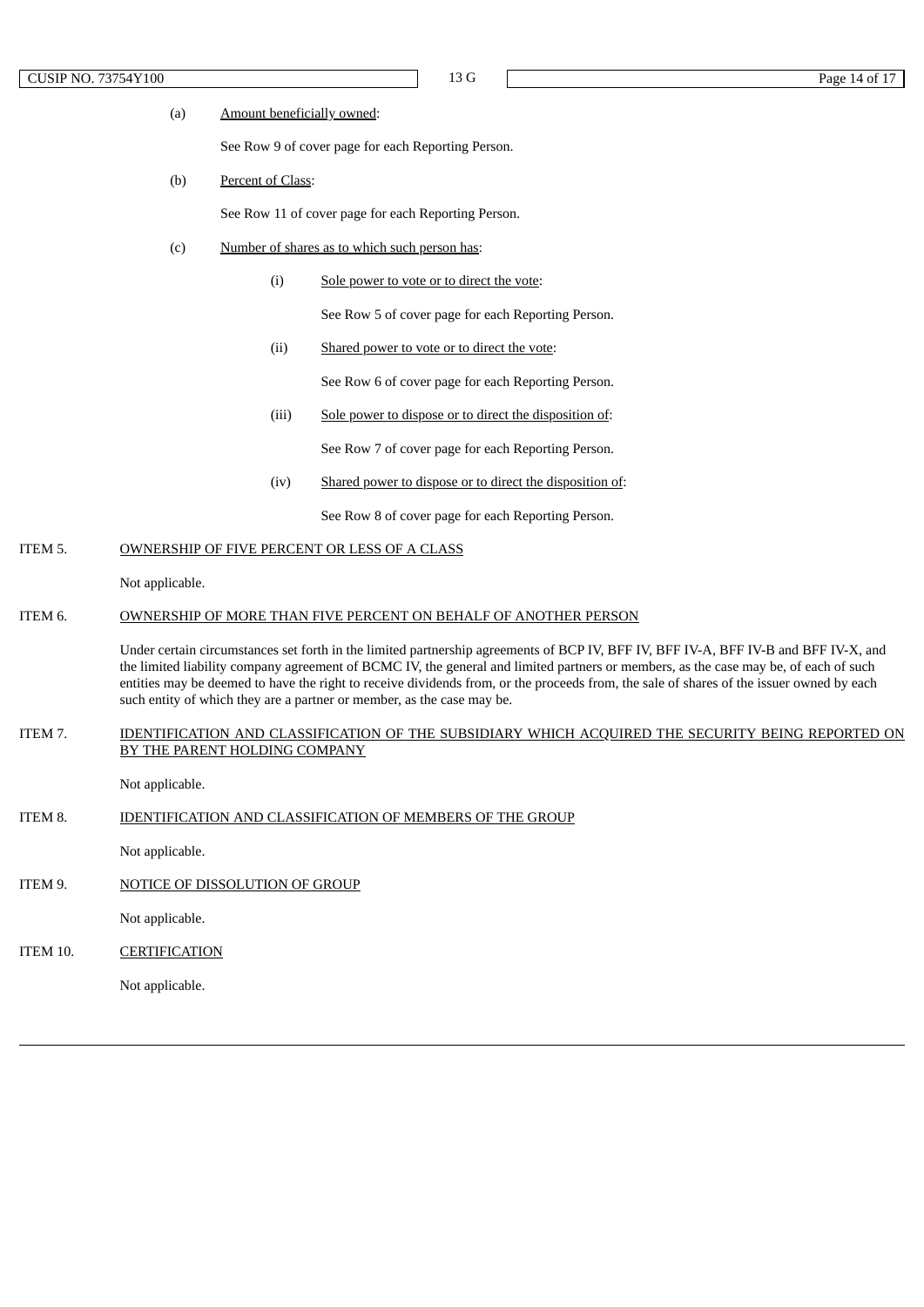$\overline{1}$  and  $\overline{1}$  and  $\overline{1}$  and  $\overline{1}$  and  $\overline{1}$  and  $\overline{1}$  and  $\overline{1}$  and  $\overline{1}$  and  $\overline{1}$  and  $\overline{1}$  and  $\overline{1}$  and  $\overline{1}$  and  $\overline{1}$  and  $\overline{1}$  and  $\overline{1}$  and  $\overline{1}$  and  $\overline{1}$  and

## SIGNATURES

After reasonable inquiry and to the best of my knowledge and belief, I certify that the information set forth in this statement is true, complete and correct.

Date: February 12, 2014

BENCHMARK CAPITAL PARTNERS IV, L.P., a Delaware Limited Partnership

BENCHMARK FOUNDERS' FUND IV, L.P., a Delaware Limited Partnership

BENCHMARK FOUNDERS' FUND IV-A, L.P., a Delaware Limited Partnership

BENCHMARK FOUNDERS' FUND IV-B, L.P., a Delaware Limited Partnership

BENCHMARK FOUNDERS' FUND IV-X, L.P., a Delaware Limited Partnership

BENCHMARK CAPITAL MANAGEMENT CO. IV, L.L.C., a Delaware Limited Liability Company

By: /s/ Steven M. Spurlock Steven M. Spurlock Managing Member

BRUCE W. DUNLEVIE J. WILLIAM GURLEY KEVIN R. HARVEY ROBERT C. KAGLE STEVEN M. SPURLOCK

By: /s/ Steven M. Spurlock Steven M. Spurlock Attorney-in-Fact\*

\*Signed pursuant to a Power of Attorney already on file with the appropriate agencies.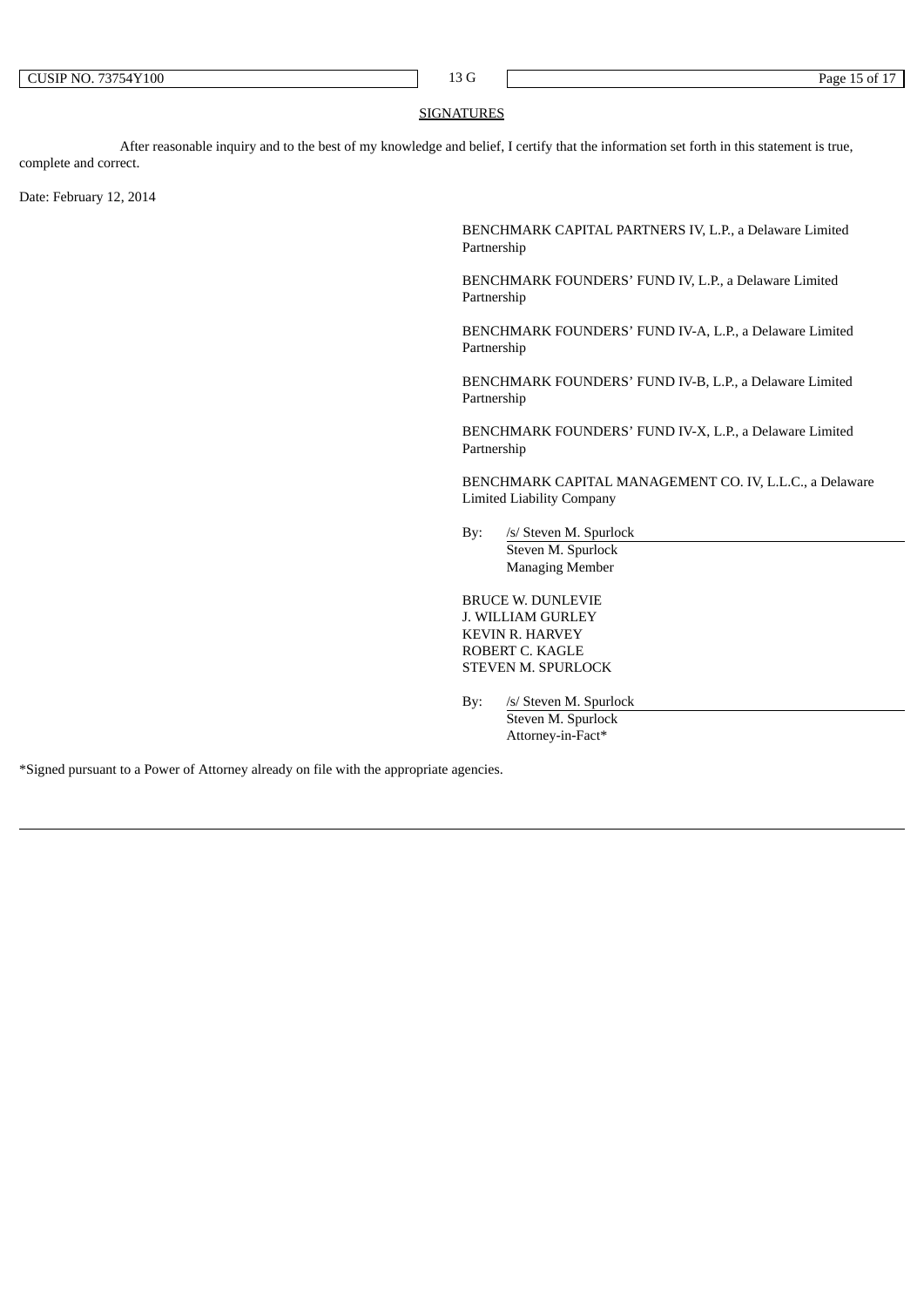| CUSIP NO. 73754Y100 |  |
|---------------------|--|
|---------------------|--|

1 3 G

## <u>EXHIBIT INDEX</u>

**Exhibit** 

Exhibit A: Agreement of Joint Filing

Found on Sequentially Numbered Page

1 7